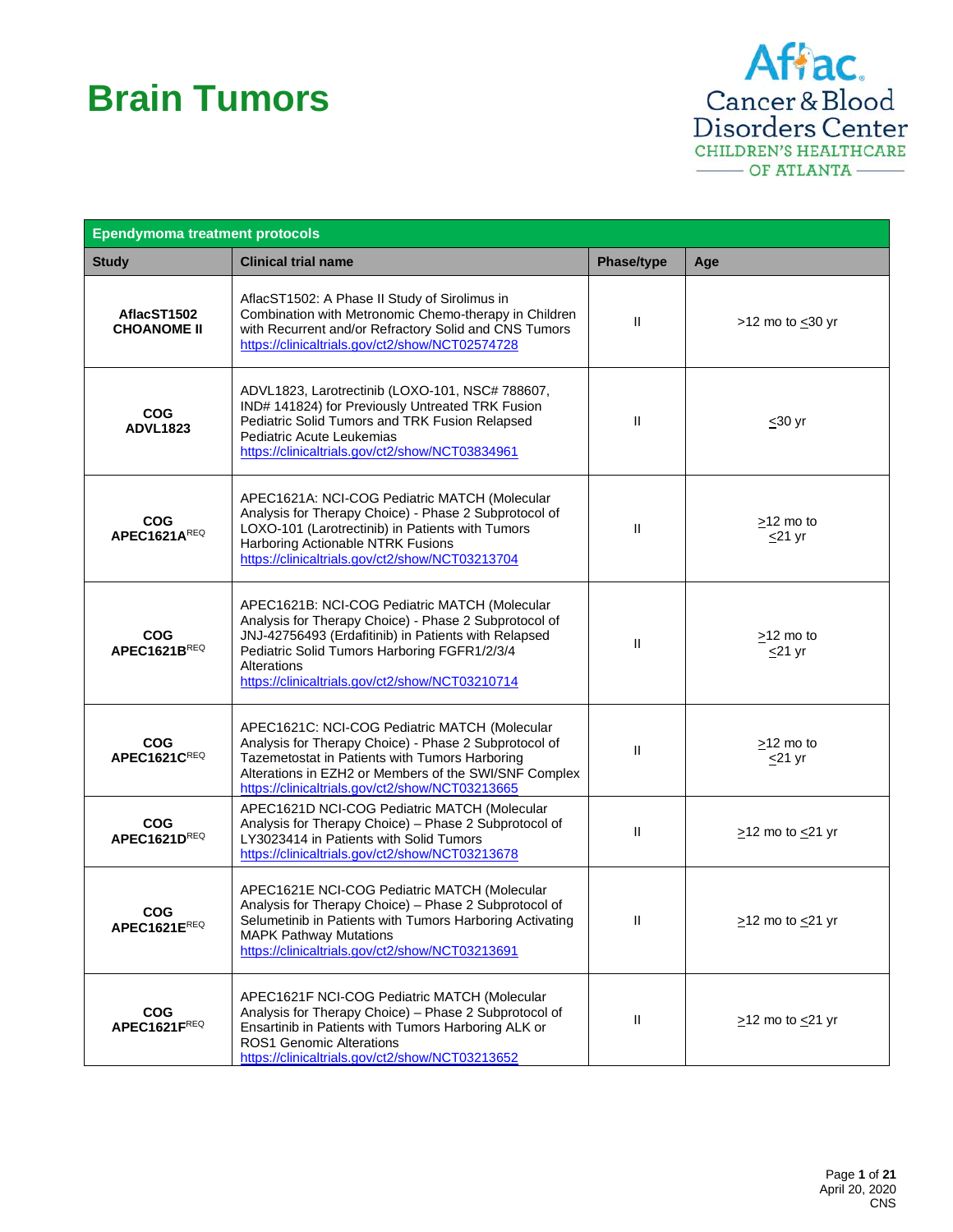| COG<br>APEC1621GREQ | APEC1621G NCI-COG Pediatric MATCH (Molecular<br>Analysis for Therapy Choice) – Phase 2 Subprotocol of<br>Vemurafenib in Patients with Tumors Harboring<br>Actionable BRAF V600 Mutations<br>https://clinicaltrials.gov/ct2/show/NCT03220035 |  | $>12$ mo to $<$ 21 yr |
|---------------------|---------------------------------------------------------------------------------------------------------------------------------------------------------------------------------------------------------------------------------------------|--|-----------------------|
|---------------------|---------------------------------------------------------------------------------------------------------------------------------------------------------------------------------------------------------------------------------------------|--|-----------------------|

| <b>COG</b><br>APEC1621HREQ | APEC1621H NCI-COG Pediatric MATCH (Molecular<br>Analysis for Therapy Choice)-Phase 2 Subprotocol of<br>Olaparib in Patients with Tumors Harboring Defects in DNA<br>Damage Repair Genes<br>https://clinicaltrials.gov/ct2/show/NCT03233204                                                                                                                        | Ш            | $\geq$ 12 mo to $\leq$ 21 yr |
|----------------------------|-------------------------------------------------------------------------------------------------------------------------------------------------------------------------------------------------------------------------------------------------------------------------------------------------------------------------------------------------------------------|--------------|------------------------------|
| <b>COG</b><br>APEC1621IREQ | APEC1621I NCI-COG Pediatric MATCH (Molecular Analysis<br>for Therapy Choice)-Phase 2 Subprotocol of Palbociclib in<br>Patients with Tumors Harboring Activating Alterations in Cell<br><b>Cycle Genes</b><br>https://clinicaltrials.gov/ct2/show/NCT03526250                                                                                                      | $\mathbf{H}$ | $\geq$ 12 mo to $\leq$ 21 yr |
| <b>COG</b><br>APEC1621JREQ | APEC1621J NCI-COG Pediatric MATCH (Molecular Analysis<br>for Therapy Choice)-Phase 2 Subprotocol of BVD-523FB<br>(Ulixertinib) in Patients with Tumors Harboring Activating<br><b>MAPK Pathway Mutations</b><br>https://clinicaltrials.gov/ct2/show/NCT03698994                                                                                                   | Ш            | $\ge$ 12 mo to $\le$ 21 yr   |
| Ignyta<br>RXDX-101-03      | A Phase 1/1b, Open-Label, Dose-Escalation and Expansion<br>Study of Entrectinib (RXDX-101) in Children and Adolescents<br>with Recurrent or Refractory Solid Tumors and Primary CNS<br><b>Tumors</b><br>https://clinicaltrials.gov/ct2/show/NCT02650401                                                                                                           | I/Ib         | $>2$ to<br>$<$ 22 yr         |
| <b>LOXO-EXT-17005</b>      | LOXO-EXT-17005: A Phase 1/2 Study of the TRK Inhibitor<br>LOXO-195 in Adult and Pediatric Subjects with Previously<br><b>Treated NTRK Fusion Cancers</b><br>https://clinicaltrials.gov/ct2/show/NCT03215511                                                                                                                                                       | VII          | $\geq$ 1 mo                  |
| AflacST1501                | Aflac ST1501, A Phase I Study of Abemaciclib in Children<br>with Newly Diagnosed Diffuse Intrinsic Pontine Glioma and in<br>Children with Recurrent and Refractory Solid Tumors<br>Including Malignant Brain Tumors<br>https://clinicaltrials.gov/ct2/show/NCT02644460                                                                                            |              | $≥2$ to<br>$\leq$ 25 yr      |
| AflacST1601                | Aflac ST1601: A Phase I Trial of Temozolomide and<br>Everolimus in Children with Recurrent or Refractory Brain<br>Tumors                                                                                                                                                                                                                                          | 1            | $>3$ to<br>$<$ 22 yr         |
| <b>PBTC-045</b>            | PBTC-045: A Safety and Preliminary Efficacy trial of MK-<br>3475 (pembrolizumab; anti-PD-1) in Children with Recurrent,<br>Progressive or Refractory Diffuse Intrinsic Pontine Glioma<br>(DIPG),<br>Non-brainstem High-grade Gliomas (NB-HGG),<br>Ependymoma, Medulloblastoma and Hypermutated Brain<br>Tumors<br>https://clinicaltrials.gov/ct2/show/NCT02359565 |              | >1 to<br>$\leq$ 18 yr        |
| <b>PBTC-048</b>            | PBTC-048: Feasibility Trial of Optune for Children with<br>Recurrent or Progressive Supratentorial High-grade Glioma<br>and Ependymoma                                                                                                                                                                                                                            |              | $>5$ to<br>$\leq$ 21 yr      |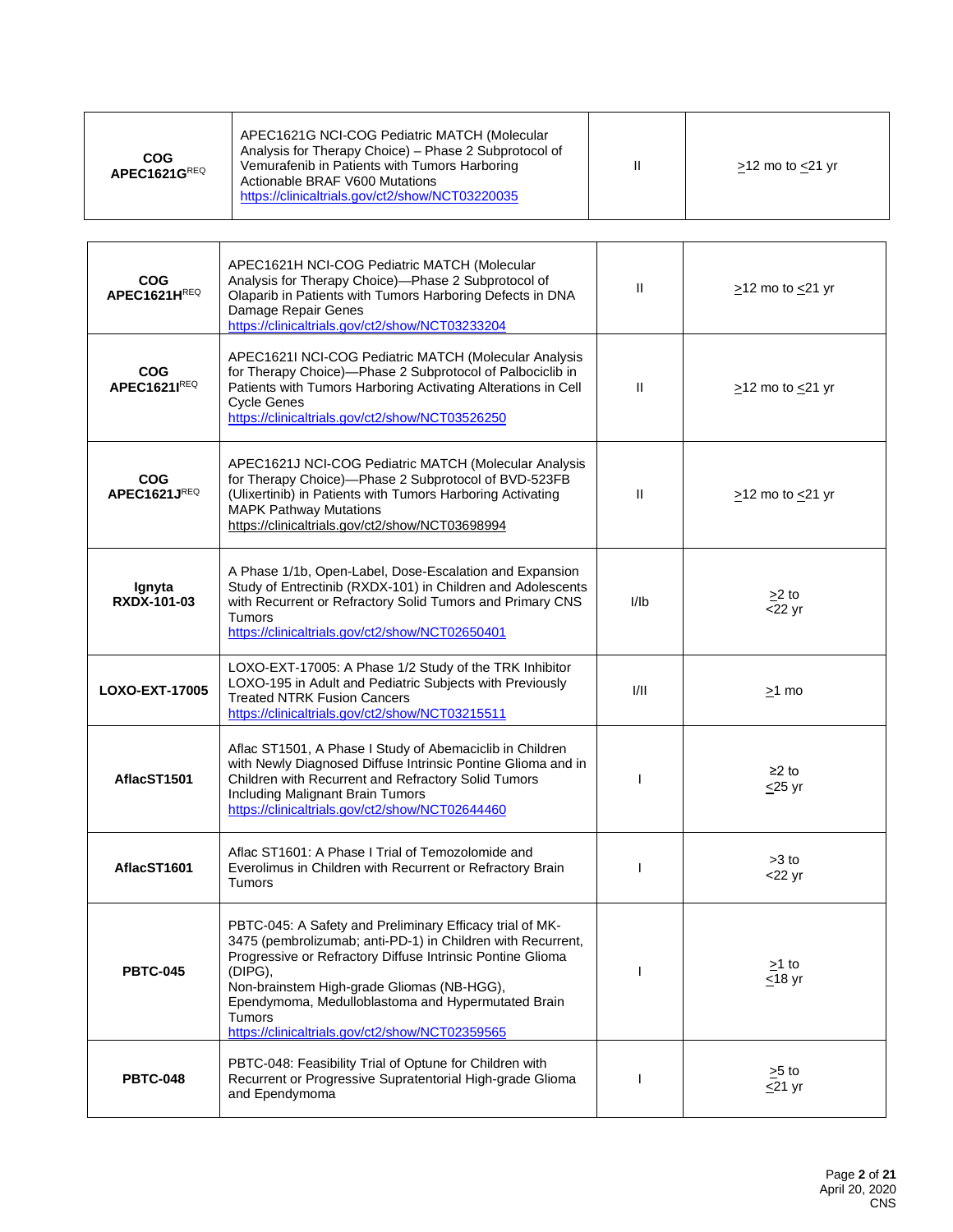| <b>PBTC-050</b>                        | PBTC-050: A Phase I and Surgical Study of Ribociclib and<br>Everolimus (RAD001) in Children with Recurrent or<br><b>Refractory Malignant Brain Tumors</b><br>https://clinicaltrials.gov/ct2/show/NCT03387020                                                                            |                     | $\geq$ 1 to<br>$\leq$ 21 yr                                      |  |
|----------------------------------------|-----------------------------------------------------------------------------------------------------------------------------------------------------------------------------------------------------------------------------------------------------------------------------------------|---------------------|------------------------------------------------------------------|--|
| <b>PBTC-051</b>                        | Phase I Study to Evaluate the Safety and Tolerability of the<br>CD40 Agonistic Monoclonal Antibody APX005M in Pediatric<br>Subjects with Recurrent/ Refractory Brain Tumors and Newly<br>Diagnosed Brain Stem Glioma<br>https://clinicaltrials.gov/ct2/show/NCT03389802                 | $\mathbf{I}$        | $>1$ to<br>$\leq$ 21 yr                                          |  |
| <b>COG</b><br><b>ADVL1615</b>          | ADVL1615, A Phase 1 Study of Pevonedistat (MLN4924<br>IND# 136078), a NEDD8 Activating Enzyme (NAE) Inhibitor,<br>in Combination with Temozolomide and Irinotecan in<br>Pediatric Patients with Recurrent or Refractory Solid Tumors<br>https://clinicaltrials.gov/ct2/show/NCT03323034 | H                   | Part A1: $>12$ mo to $\leq$ 21 yr<br>Part A2:<br>>6 mo to <12 mo |  |
| <b>COG</b><br><b>ADVL1921</b>          | Phase 1 Study to Evaluate the Safety and Pharmacokinetics<br>of Palbociclib (Ibrance®) in Combination with Irinotecan and<br>Temozolomide in Pediatric Patients with Recurrent or<br><b>Refractory Solid Tumors</b><br>https://clinicaltrials.gov/ct2/show/NCT03709680                  | $\mathbf{I}$        | $>2$ to<br>$<$ 21 yr                                             |  |
|                                        | Ependymoma supportive treatment and non-therapeutic protocols                                                                                                                                                                                                                           |                     |                                                                  |  |
| AflacPM1702                            | Aflac Precision Medicine Program (APMP) Study                                                                                                                                                                                                                                           | Non-<br>therapeutic | $30$ yr                                                          |  |
| <b>COG</b><br>APEC14B1                 | APEC14B1: The Project: Everychild Protocol:<br>A Registry, Eligibility Screening, Biology and Outcome Study<br>https://clinicaltrials.gov/ct2/show/NCT02402244                                                                                                                          | Non-<br>therapeutic | $\leq$ 25 yr                                                     |  |
| <b>COG</b><br><b>APEC1621SC</b>        | APEC1621SC: NCI-COG Pediatric MATCH (Molecular<br>Analysis for Therapy Choice) Screening Protocol<br>https://clinicaltrials.gov/ct2/show/NCT03155620                                                                                                                                    | NA.                 | $\geq$ 12 mo to $\leq$ 21 yr                                     |  |
| <b>COG</b><br>ALTE03N1                 | Key Adverse Events after Childhood Cancer (cardiac, stroke,<br>secondary malig)/closed to AVN patients as of 11-26-08<br>https://clinicaltrials.gov/ct2/show/NCT00082745                                                                                                                | Non-<br>therapeutic | $\leq$ 21 yr at dx                                               |  |
| <b>COG</b><br>ALTE05N1                 | Umbrella Long-Term Follow-Up Protocol<br>https://clinicaltrials.gov/ct2/show/NCT00736749                                                                                                                                                                                                | Non-<br>therapeutic | All ages                                                         |  |
| QOL Targeted Tx<br><b>Brain Tumors</b> | Health-related Quality of Life Outcomes during Molecularly<br>Targeted Therapy for the Treatment of High Risk Pediatric<br><b>Brain Tumors</b>                                                                                                                                          | Non-<br>therapeutic | $\leq$ 21 yr                                                     |  |
| Germ cell tumor treatment protocols    |                                                                                                                                                                                                                                                                                         |                     |                                                                  |  |
| <b>COG</b><br><b>ADVL1823</b>          | ADVL1823, Larotrectinib (LOXO-101, NSC# 788607, IND#<br>141824) for Previously Untreated TRK Fusion Pediatric Solid<br>Tumors and TRK Fusion Relapsed Pediatric Acute<br>Leukemias<br>https://clinicaltrials.gov/ct2/show/NCT03834961                                                   | Ш                   | $\leq 30$ yr                                                     |  |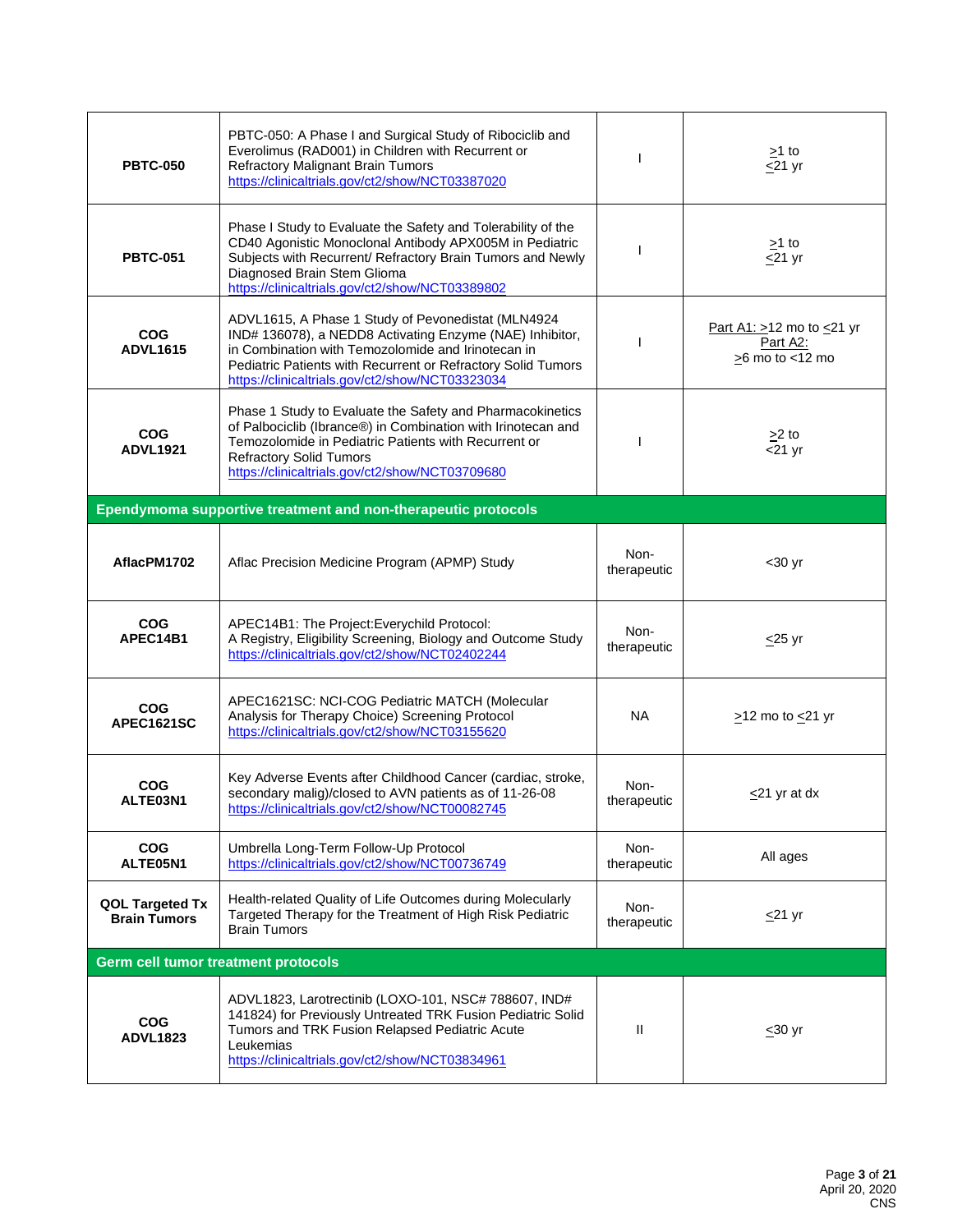| <b>COG</b><br><b>APEC1621AREQ</b> | APEC1621A: NCI-COG Pediatric MATCH (Molecular<br>Analysis for Therapy Choice) - Phase 2 Subprotocol of<br>LOXO-101 (Larotrectinib) in Patients with Tumors Harboring<br><b>Actionable NTRK Fusions</b><br>https://clinicaltrials.gov/ct2/show/NCT03213704                      | Ш            | $>12$ mo to<br>$\leq$ 21 yr  |
|-----------------------------------|--------------------------------------------------------------------------------------------------------------------------------------------------------------------------------------------------------------------------------------------------------------------------------|--------------|------------------------------|
| <b>COG</b><br>APEC1621BREQ        | APEC1621B: NCI-COG Pediatric MATCH (Molecular<br>Analysis for Therapy Choice) - Phase 2 Subprotocol of JNJ-<br>42756493 (Erdafitinib) in Patients with Relapsed Pediatric<br>Solid Tumors Harboring FGFR1/2/3/4 Alterations<br>https://clinicaltrials.gov/ct2/show/NCT03210714 | Ш            | $>12$ mo to<br>$<$ 21 yr     |
| <b>COG</b><br>APEC1621CREQ        | APEC1621C: NCI-COG Pediatric MATCH (Molecular<br>Analysis for Therapy Choice) - Phase 2 Subprotocol of<br>Tazemetostat in Patients with Tumors Harboring Alterations<br>in EZH2 or Members of the SWI/SNF Complex<br>https://clinicaltrials.gov/ct2/show/NCT03213665           | $\mathbf{H}$ | >12 mo to<br>$\leq$ 21 yr    |
| <b>COG</b><br>APEC1621DREQ        | APEC1621D NCI-COG Pediatric MATCH (Molecular<br>Analysis for Therapy Choice) - Phase 2 Subprotocol of<br>LY3023414 in Patients with Solid Tumors<br>https://clinicaltrials.gov/ct2/show/NCT03213678                                                                            | $\mathbf{H}$ | $\ge$ 12 mo to $\le$ 21 yr   |
| <b>COG</b><br>APEC1621EREQ        | APEC1621E NCI-COG Pediatric MATCH (Molecular Analysis<br>for Therapy Choice) - Phase 2 Subprotocol of Selumetinib in<br>Patients with Tumors Harboring Activating MAPK Pathway<br><b>Mutations</b><br>https://clinicaltrials.gov/ct2/show/NCT03213691                          | $\mathbf{H}$ | $\ge$ 12 mo to $\le$ 21 yr   |
| <b>COG</b><br>APEC1621FREQ        | APEC1621F NCI-COG Pediatric MATCH (Molecular Analysis<br>for Therapy Choice) - Phase 2 Subprotocol of Ensartinib in<br>Patients with Tumors Harboring ALK or ROS1 Genomic<br>Alterations<br>https://clinicaltrials.gov/ct2/show/NCT03213652                                    | $\mathbf{H}$ | $\geq$ 12 mo to $\leq$ 21 yr |
| <b>COG</b><br>APEC1621GREQ        | APEC1621G NCI-COG Pediatric MATCH (Molecular<br>Analysis for Therapy Choice) - Phase 2 Subprotocol of<br>Vemurafenib in Patients with Tumors Harboring Actionable<br>BRAF V600<br>https://clinicaltrials.gov/ct2/show/NCT03220035                                              | Ш            | >12 mo to <21 yr             |
| <b>COG</b><br>APEC1621HREQ        | APEC1621H NCI-COG Pediatric MATCH (Molecular<br>Analysis for Therapy Choice)-Phase 2 Subprotocol of<br>Olaparib in Patients with Tumors Harboring Defects in DNA<br>Damage Repair Genes<br>https://clinicaltrials.gov/ct2/show/NCT03233204                                     | $\mathbf{H}$ | $\geq$ 12 mo to $\leq$ 21 yr |
| <b>COG</b><br><b>APEC1621IREQ</b> | APEC1621I NCI-COG Pediatric MATCH (Molecular Analysis<br>for Therapy Choice)-Phase 2 Subprotocol of Palbociclib in<br>Patients with Tumors Harboring Activating Alterations in Cell<br><b>Cycle Genes</b><br>https://clinicaltrials.gov/ct2/show/NCT03526250                   | $\mathbf{H}$ | $\geq$ 12 mo to $\leq$ 21 yr |
| <b>COG</b><br>APEC1621JREQ        | APEC1621J NCI-COG Pediatric MATCH (Molecular Analysis<br>for Therapy Choice)-Phase 2 Subprotocol of BVD-523FB<br>(Ulixertinib) in Patients with Tumors Harboring Activating<br><b>MAPK Pathway Mutations</b><br>https://clinicaltrials.gov/ct2/show/NCT03698994                | $\mathbf{H}$ | $\geq$ 12 mo to $\leq$ 21 yr |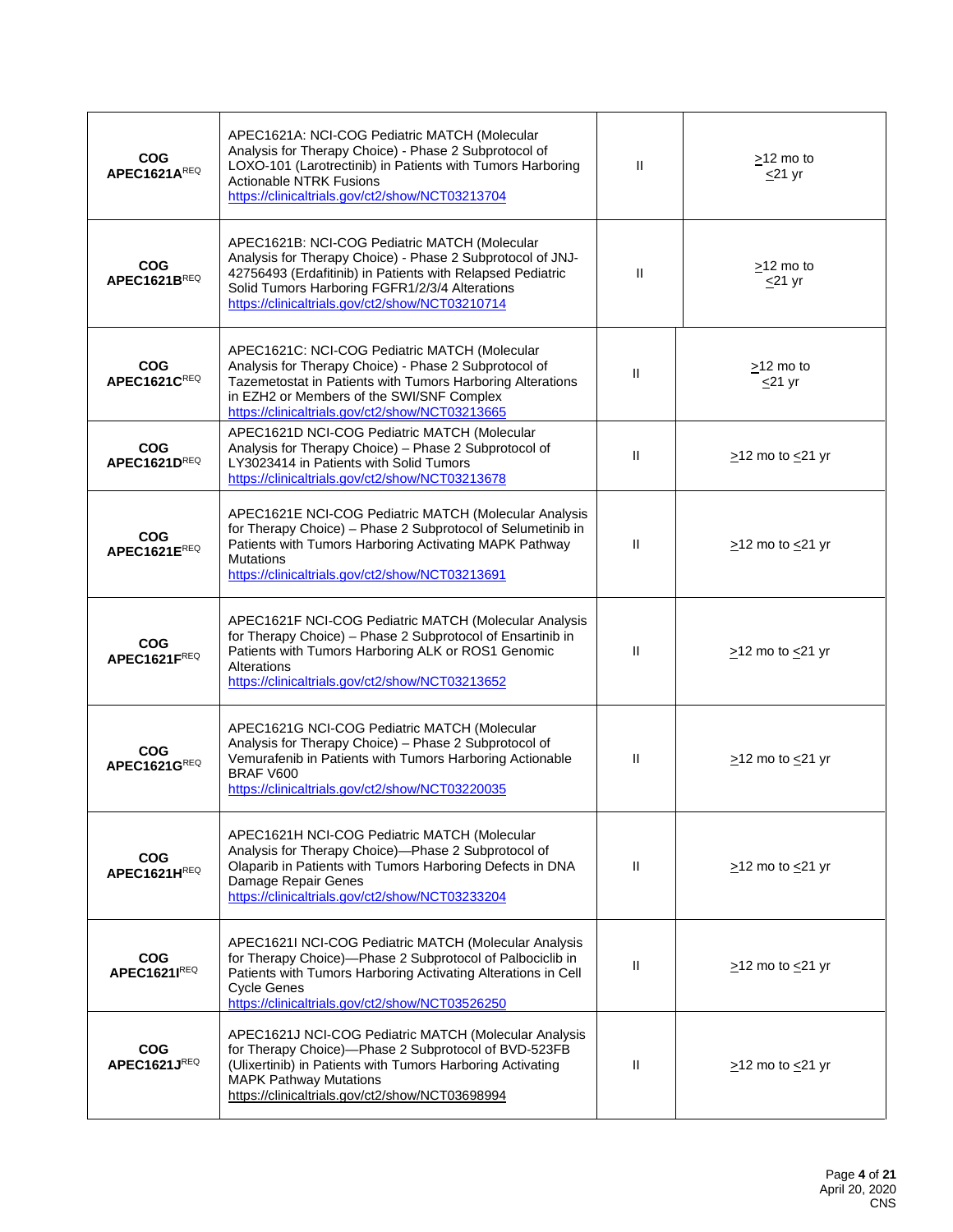| Ignyta<br>RXDX-101-03         | A Phase 1/1b, Open-Label, Dose-Escalation and Expansion<br>Study of Entrectinib (RXDX-101) in Children and Adolescents<br>with Recurrent or Refractory Solid Tumors and Primary CNS<br>Tumors<br>https://clinicaltrials.gov/ct2/show/NCT02650401                                           | I/Ib         | $\geq$ 2 to<br>$<$ 22 yr                                               |
|-------------------------------|--------------------------------------------------------------------------------------------------------------------------------------------------------------------------------------------------------------------------------------------------------------------------------------------|--------------|------------------------------------------------------------------------|
| <b>LOXO-EXT-17005</b>         | LOXO-EXT-17005: A Phase 1/2 Study of the TRK Inhibitor<br>LOXO-195 in Adult and Pediatric Subjects with Previously<br><b>Treated NTRK Fusion Cancers</b><br>https://clinicaltrials.gov/ct2/show/NCT03215511                                                                                | VII          | $>1$ mo                                                                |
| <b>COG</b><br><b>ADVL1514</b> | ADVL1514, A Phase 1 Study of ABI-009 (Nab-Rapamycin)<br>(IND# 133537) in Pediatric Patients with Recurrent or<br>Refractory Solid Tumors, Including CNS Tumors as a Single<br>Agent and in Combination with Temozolomide and Irinotecan<br>https://clinicaltrials.gov/ct2/show/NCT02975882 | $\mathbf{I}$ | $\geq$ 12 mo to $\leq$ 21 yr                                           |
| <b>COG</b><br><b>ADVL1615</b> | ADVL1615, A Phase 1 Study of Pevonedistat (MLN4924<br>IND# 136078), a NEDD8 Activating Enzyme (NAE) Inhibitor,<br>in Combination with Temozolomide and Irinotecan in<br>Pediatric Patients with Recurrent or Refractory Solid Tumors<br>https://clinicaltrials.gov/ct2/show/NCT03323034    |              | Part A1: $>12$ mo to $\leq$ 21 yr<br>Part A2:<br>$\geq$ 6 mo to <12 mo |
| <b>COG</b><br><b>ADVL1921</b> | Phase 1 Study to Evaluate the Safety and Phrmacokinetics of<br>Palbociclib (Ibrance®) in Combination with Irinotecan and<br>Temozolomide in Pediatric Patients with Recurrent or<br><b>Refractory Solid Tumors</b><br>https://clinicaltrials.gov/ct2/show/NCT03709680                      |              | $\geq$ 2 to<br>$\overline{21}$ yr                                      |
| AflacST1501                   | Aflac ST1501, A Phase I Study of Abemaciclib in Children<br>with Newly Diagnosed Diffuse Intrinsic Pontine Glioma and in<br>Children with Recurrent and Refractory Solid Tumors<br><b>Including Malignant Brain Tumors</b><br>https://clinicaltrials.gov/ct2/show/NCT02644460              | H            | $≥2$ to<br>$\leq$ 25 yr                                                |
| AflacST1601                   | Aflac ST1601: A Phase I Trial of Temozolomide and<br>Everolimus in Children with Recurrent or Refractory Brain<br>Tumors                                                                                                                                                                   |              | $>3$ to<br>$<$ 22 yr                                                   |
| <b>PBTC-050</b>               | PBTC-050: A Phase I and Surgical Study of Ribociclib and<br>Everolimus (RAD001) in Children with Recurrent or<br><b>Refractory Malignant Brain Tumors</b><br>https://clinicaltrials.gov/ct2/show/NCT03387020                                                                               |              | $\geq$ 1 to<br>$\leq$ 21 yr                                            |
| <b>PBTC-051</b>               | Phase I Study to Evaluate the Safety and Tolerability of the<br>CD40 Agonistic Monoclonal Antibody APX005M in Pediatric<br>Subjects with Recurrent/ Refractory Brain Tumors and Newly<br>Diagnosed Brain Stem Glioma<br>https://clinicaltrials.gov/ct2/show/NCT03389802                    |              | $\geq$ 1 to<br>$\leq$ 21 yr                                            |

| Germ cell supportive treatment and non-therapeutic protocols |                                               |                     |         |
|--------------------------------------------------------------|-----------------------------------------------|---------------------|---------|
| AflacPM1702                                                  | Aflac Precision Medicine Program (APMP) Study | Non-<br>therapeutic | $30 yr$ |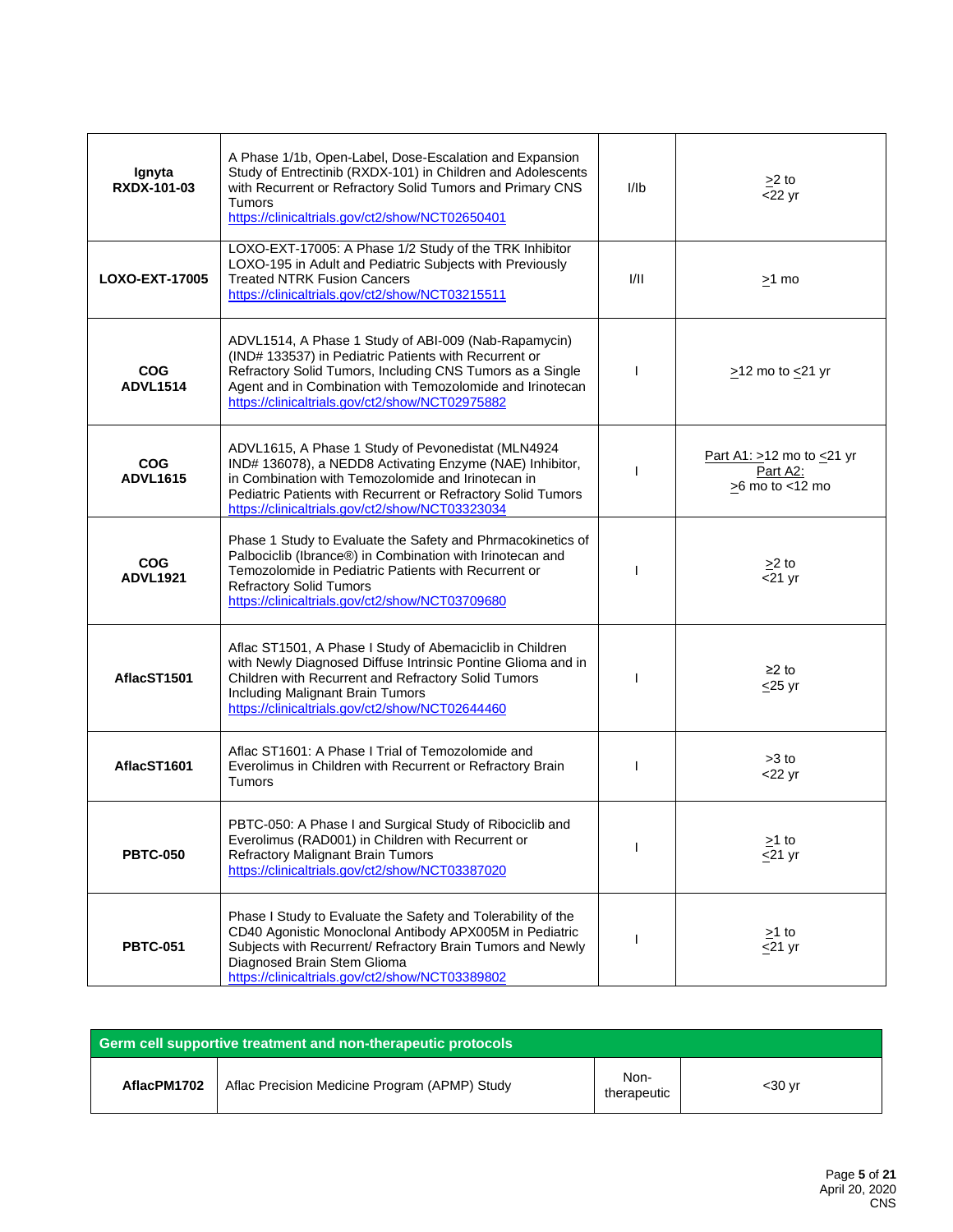| COG<br>APEC14B1                        | APEC14B1: The Project: Everychild Protocol:<br>A Registry, Eligibility Screening, Biology and Outcome Study<br>https://clinicaltrials.gov/ct2/show/NCT02402244                                                                                                                 | Non-<br>therapeutic | $\leq$ 25 yr                    |
|----------------------------------------|--------------------------------------------------------------------------------------------------------------------------------------------------------------------------------------------------------------------------------------------------------------------------------|---------------------|---------------------------------|
| APEC1621SC                             | APEC1621SC: NCI-COG Pediatric MATCH (Molecular<br>Analysis for Therapy Choice) Screening Protocol<br>https://clinicaltrials.gov/ct2/show/NCT03155620                                                                                                                           | <b>NA</b>           | $\geq$ 12 mo to $\leq$ 21 yr    |
| <b>COG</b><br>ALTE03N1                 | Key Adverse Events after Childhood Cancer<br>(cardiac/stroke/secondary malig)/closed to AVN patients as<br>of 11-26-08<br>https://clinicaltrials.gov/ct2/show/NCT00082745                                                                                                      | Non-<br>therapeutic | $<$ 21 yr<br>at dx              |
| <b>COG</b><br>ALTE05N1                 | Umbrella Long-Term Follow-Up Protocol<br>https://clinicaltrials.gov/ct2/show/NCT00736749                                                                                                                                                                                       | Non-<br>therapeutic | All ages                        |
| QOL Targeted Tx<br><b>Brain Tumors</b> | Health-related Quality of Life Outcomes during Molecularly<br>Targeted Therapy for the Treatment of High Risk Pediatric<br><b>Brain Tumors</b>                                                                                                                                 | Non-<br>therapeutic | $\leq$ 21 yr                    |
|                                        | Low-grade glioma treatment protocols                                                                                                                                                                                                                                           |                     |                                 |
| <b>COG</b><br><b>ACNS1831</b>          | ACNS1831: A Phase 3 Randomized Study of Selumetinib<br>(IND # 77782) versus Carboplatin/ Vincristine in Newly<br>Diagnosed or Previously Untreated Neurofibromatosis Type 1<br>(NF1) Associated Low-Grade Glioma (LGG)<br>https://clinicaltrials.gov/ct2/show/NCT03871257      | Ш                   | $\geq$ 2 to $\leq$ 21 yr        |
| AflacST1502<br><b>CHOANOME II</b>      | AflacST1502: A Phase II Study of Sirolimus in Combination<br>with Metronomic Chemo-therapy in Children with Recurrent<br>and/or Refractory Solid and CNS Tumors<br>https://clinicaltrials.gov/ct2/show/NCT02574728                                                             | $\mathbf{I}$        | >12 mo to $\leq$ 30 yr          |
| <b>OZM-063</b>                         | A Phase II, Open-labeled, Multi-center, Randomized<br>Controlled Trial of Vinblastine +/- Bevacizumab for the<br>Treatment of Chemotherapy-naïve Children with<br>Unresectable or Progressive Low Grade Glioma                                                                 | $\mathbf{I}$        | 6 mo to $<$ 18 yr               |
| <b>COG</b><br><b>ADVL1823</b>          | ADVL1823, Larotrectinib (LOXO-101, NSC# 788607, IND#<br>141824) for Previously Untreated TRK Fusion Pediatric Solid<br>Tumors and TRK Fusion Relapsed Pediatric Acute<br>Leukemias<br>https://clinicaltrials.gov/ct2/show/NCT03834961                                          | Ш                   | <u>&lt;</u> 30 yr               |
| <b>COG</b><br>APEC1621AREQ             | APEC1621A: NCI-COG Pediatric MATCH (Molecular<br>Analysis for Therapy Choice) - Phase 2 Subprotocol of<br>LOXO-101 (Larotrectinib) in Patients with Tumors Harboring<br><b>Actionable NTRK Fusions</b><br>https://clinicaltrials.gov/ct2/show/NCT03213704                      | Ш                   | $\geq$ 12 mo to<br>$\leq$ 21 yr |
| <b>COG</b><br>APEC1621BREQ             | APEC1621B: NCI-COG Pediatric MATCH (Molecular<br>Analysis for Therapy Choice) - Phase 2 Subprotocol of JNJ-<br>42756493 (Erdafitinib) in Patients with Relapsed Pediatric<br>Solid Tumors Harboring FGFR1/2/3/4 Alterations<br>https://clinicaltrials.gov/ct2/show/NCT03210714 | Ш                   | $>12$ mo to<br>$<$ 21 yr        |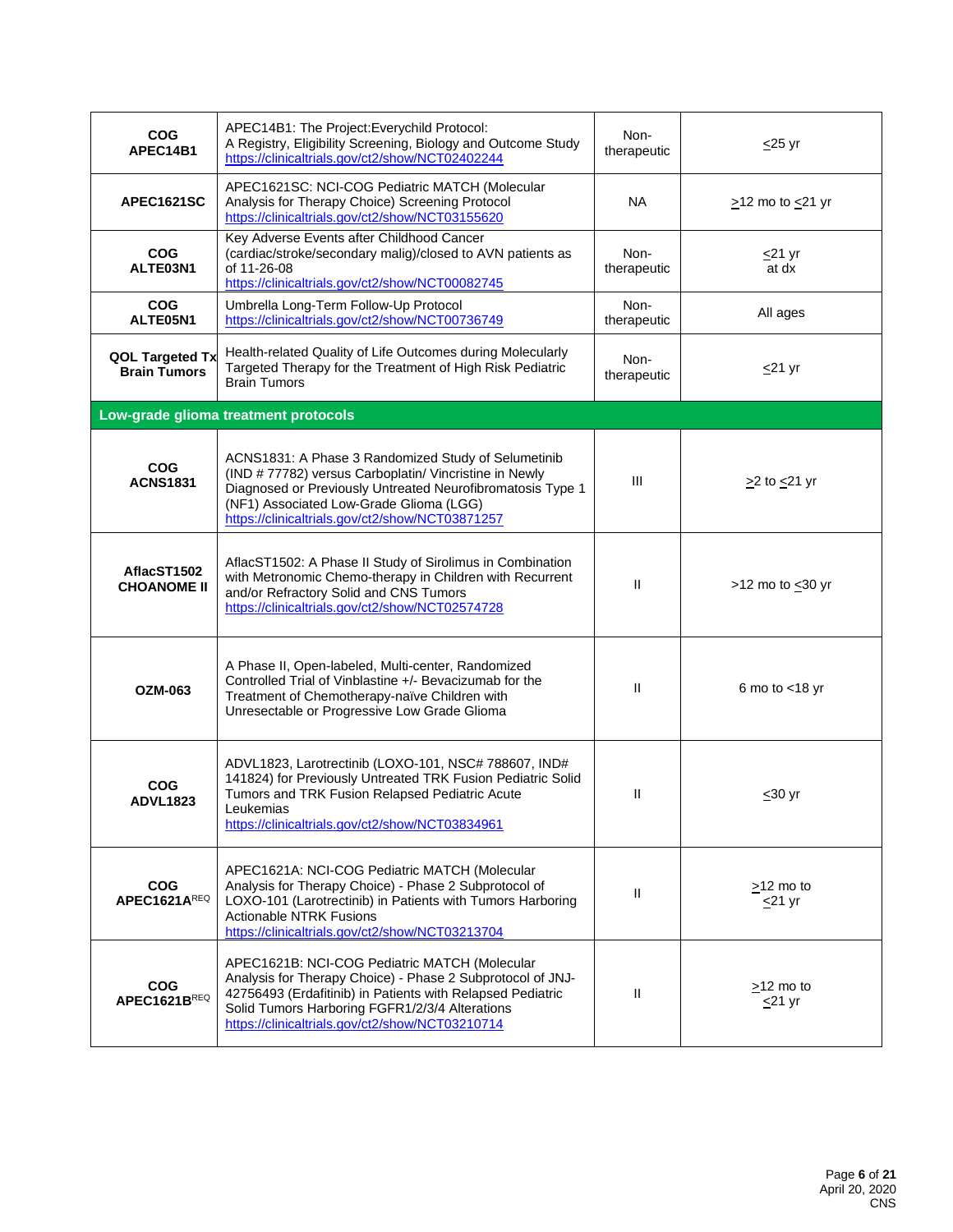| <b>COG</b><br>APEC1621CREQ | APEC1621C: NCI-COG Pediatric MATCH (Molecular<br>Analysis for Therapy Choice) - Phase 2 Subprotocol of<br>Tazemetostat in Patients with Tumors Harboring Alterations<br>in EZH2 or Members of the SWI/SNF Complex<br>https://clinicaltrials.gov/ct2/show/NCT03213665 | $\mathbf{I}$   | $\geq$ 12 mo to<br>$\leq$ 21 yr |
|----------------------------|----------------------------------------------------------------------------------------------------------------------------------------------------------------------------------------------------------------------------------------------------------------------|----------------|---------------------------------|
| <b>COG</b><br>APEC1621DREQ | APEC1621D NCI-COG Pediatric MATCH (Molecular Analysis<br>for Therapy Choice) - Phase 2 Subprotocol of LY3023414 in<br>Patients with Solid Tumors<br>https://clinicaltrials.gov/ct2/show/NCT03213678                                                                  | $\mathbf{H}$   | $\ge$ 12 mo to $\le$ 21 yr      |
| <b>COG</b><br>APEC1621EREQ | APEC1621E NCI-COG Pediatric MATCH (Molecular Analysis<br>for Therapy Choice) - Phase 2 Subprotocol of Selumetinib in<br>Patients with Tumors Harboring Activating MAPK Pathway<br><b>Mutations</b><br>https://clinicaltrials.gov/ct2/show/NCT03213691                | Ш              | $\ge$ 12 mo to $\le$ 21 yr      |
| <b>COG</b><br>APEC1621FREQ | APEC1621F NCI-COG Pediatric MATCH (Molecular Analysis<br>for Therapy Choice) - Phase 2 Subprotocol of Ensartinib in<br>Patients with Tumors Harboring ALK or ROS1 Genomic<br>Alterations<br>https://clinicaltrials.gov/ct2/show/NCT03213652                          | $\mathbf{I}$   | $\ge$ 12 mo to $\le$ 21 yr      |
| <b>COG</b><br>APEC1621GREQ | APEC1621G NCI-COG Pediatric MATCH (Molecular<br>Analysis for Therapy Choice) - Phase 2 Subprotocol of<br>Vemurafenib in Patients with Tumors Harboring Actionable<br><b>BRAF V600 Mutations</b><br>https://clinicaltrials.gov/ct2/show/NCT03220035                   | $\mathbf{I}$   | $\ge$ 12 mo to $\le$ 21 yr      |
| <b>COG</b><br>APEC1621HREQ | APEC1621H NCI-COG Pediatric MATCH (Molecular Analysis<br>for Therapy Choice)-Phase 2 Subprotocol of Olaparib in<br>Patients with Tumors Harboring Defects in DNA Damage<br><b>Repair Genes</b><br>https://clinicaltrials.gov/ct2/show/NCT03233204                    | $\mathbf{H}$   | $\geq$ 12 mo to $\leq$ 21 yr    |
| <b>COG</b><br>APEC1621IREQ | APEC1621I NCI-COG Pediatric MATCH (Molecular Analysis<br>for Therapy Choice)-Phase 2 Subprotocol of Palbociclib in<br>Patients with Tumors Harboring Activating Alterations in Cell<br><b>Cycle Genes</b><br>https://clinicaltrials.gov/ct2/show/NCT03526250         | $\, \parallel$ | $\ge$ 12 mo to $\le$ 21 yr      |
| <b>COG</b><br>APEC1621JREQ | APEC1621J NCI-COG Pediatric MATCH (Molecular Analysis<br>for Therapy Choice)-Phase 2 Subprotocol of BVD-523FB<br>(Ulixertinib) in Patients with Tumors Harboring Activating<br><b>MAPK Pathway Mutations</b><br>https://clinicaltrials.gov/ct2/show/NCT03698994      | $\mathbf{H}$   | $\geq$ 12 mo to $\leq$ 21 yr    |
| <b>PBTC-029B</b>           | A Phase I and Phase II and Re-treatment Study of AZD6244<br>for Recurrent or Refractory Pediatric Low Grade Glioma<br>https://clinicaltrials.gov/ct2/show/NCT01089101                                                                                                | 1/11           | $\geq$ 3 to $\leq$ 21 yr        |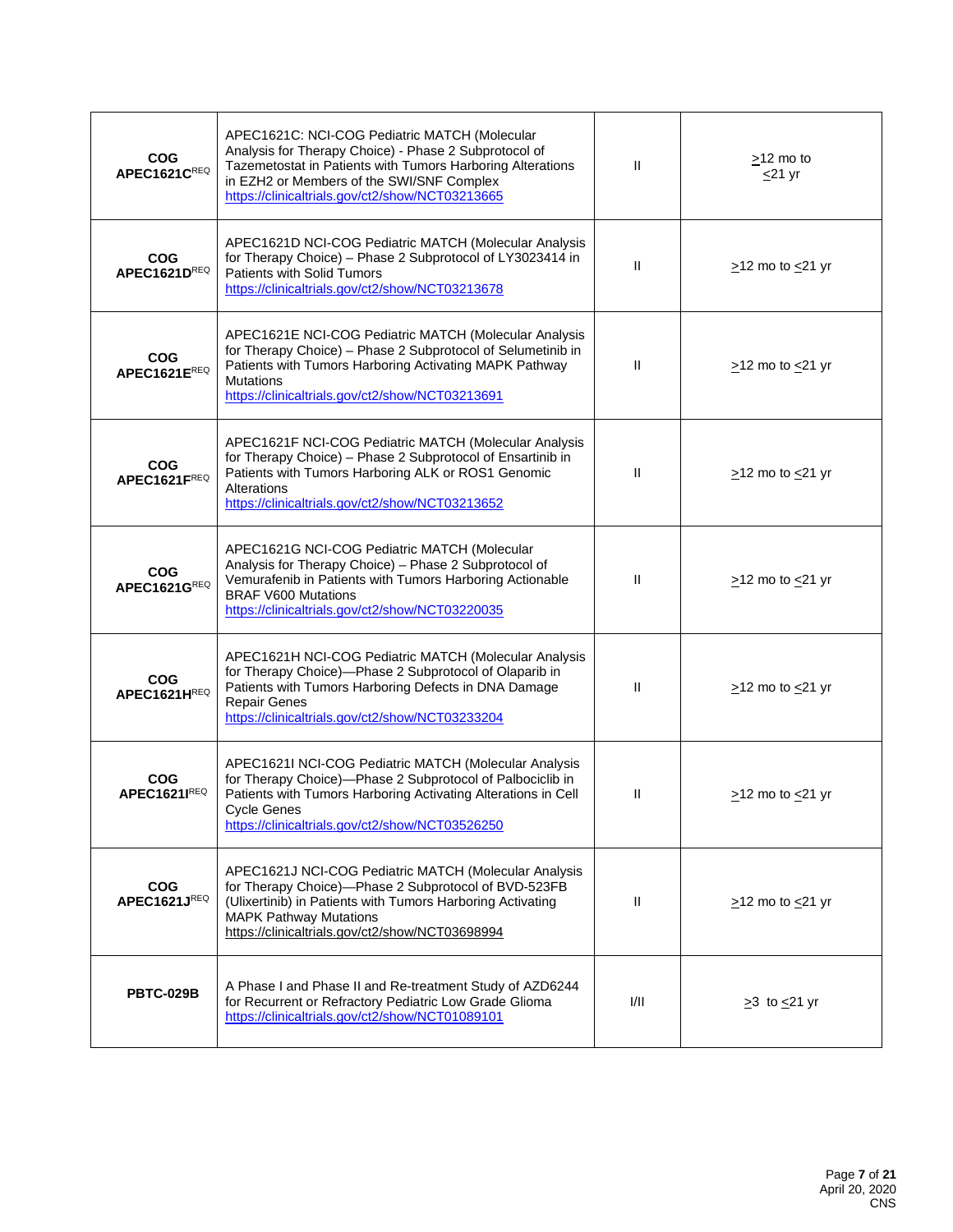| <b>CHLA MEK162</b>            | Phase I-II Study of MEK 162 for Children with Low-Grade<br>Gliomas and Other Ras/Raf/ERK Pathway Activated Tumors<br>https://clinicaltrials.gov/ct2/show/NCT02285439                                                                                                                                              | VII. | $\geq$ 1 to<br>$<$ 18 yr                                               |
|-------------------------------|-------------------------------------------------------------------------------------------------------------------------------------------------------------------------------------------------------------------------------------------------------------------------------------------------------------------|------|------------------------------------------------------------------------|
| Ignyta<br><b>RXDX-101-03</b>  | A Phase 1/1b, Open-Label, Dose-Escalation and Expansion<br>Study of Entrectinib (RXDX-101) in Children and Adolescents<br>with Recurrent or Refractory Solid Tumors and Primary CNS<br><b>Tumors</b><br>https://clinicaltrials.gov/ct2/show/NCT02650401                                                           | I/Ib | $>2$ to<br>$<$ 22 yr                                                   |
| <b>LOXO-EXT-17005</b>         | LOXO-EXT-17005: A Phase 1/2 Study of the TRK Inhibitor<br>LOXO-195 in Adult and Pediatric Subjects with Previously<br><b>Treated NTRK Fusion Cancers</b><br>https://clinicaltrials.gov/ct2/show/NCT03215511                                                                                                       | 1/11 | >1 mo                                                                  |
| <b>PBTC-055</b>               | PBTC-055: Phase I/II Trial of Dabrafenib, Trametinib, and<br>Hydroxychloroquine (HCQ) for BRAF V600E-mutant or<br>Trametinib and HCQ for BRAF Fusion/Duplication Positive or<br>NF1-associated Recurrent or Refractory Gliomas in Children<br>and Young Adults<br>https://clinicaltrials.gov/ct2/show/NCT04201457 | I/II | $\geq$ 1 to<br>$\leq 30$ yr                                            |
| <b>COG</b><br><b>ADVL1514</b> | ADVL1514, A Phase 1 Study of ABI-009 (Nab-Rapamycin)<br>(IND# 133537) in Pediatric Patients with Recurrent or<br>Refractory Solid Tumors, Including CNS Tumors as a Single<br>Agent and in Combination with Temozolomide and Irinotecan<br>https://clinicaltrials.gov/ct2/show/NCT02975882                        |      | $\geq$ 12 mo to $\leq$ 21 yr                                           |
| <b>COG</b><br><b>ADVL1615</b> | ADVL1615, A Phase 1 Study of Pevonedistat (MLN4924<br>IND# 136078), a NEDD8 Activating Enzyme (NAE) Inhibitor,<br>in Combination with Temozolomide and Irinotecan in<br>Pediatric Patients with Recurrent or Refractory Solid Tumors<br>https://clinicaltrials.gov/ct2/show/NCT03323034                           |      | Part A1: $>12$ mo to $\leq$ 21 yr<br>Part A2:<br>$\geq$ 6 mo to <12 mo |
| <b>COG</b><br><b>ADVL1921</b> | Phase 1 Study to Evaluate the Safety and Phrmacokinetics of<br>Palbociclib (Ibrance®) in Combination with Irinotecan and<br>Temozolomide in Pediatric Patients with Recurrent or<br><b>Refractory Solid Tumors</b><br>https://clinicaltrials.gov/ct2/show/NCT03709680                                             |      | >2 to<br>$<$ 21 yr                                                     |
| AflacST1501                   | Aflac ST1501, A Phase I Study of Abemaciclib in Children<br>with Newly Diagnosed Diffuse Intrinsic Pontine Glioma and in<br>Children with Recurrent and Refractory Solid Tumors<br>Including Malignant Brain Tumors<br>https://clinicaltrials.gov/ct2/show/NCT02644460                                            |      | $≥2$ to<br>$\leq$ 25 yr                                                |
| AflacST1601                   | Aflac ST1601: A Phase I Trial of Temozolomide and<br>Everolimus in Children with Recurrent or Refractory Brain<br><b>Tumors</b>                                                                                                                                                                                   |      | $>3$ to<br>$<$ 22 yr                                                   |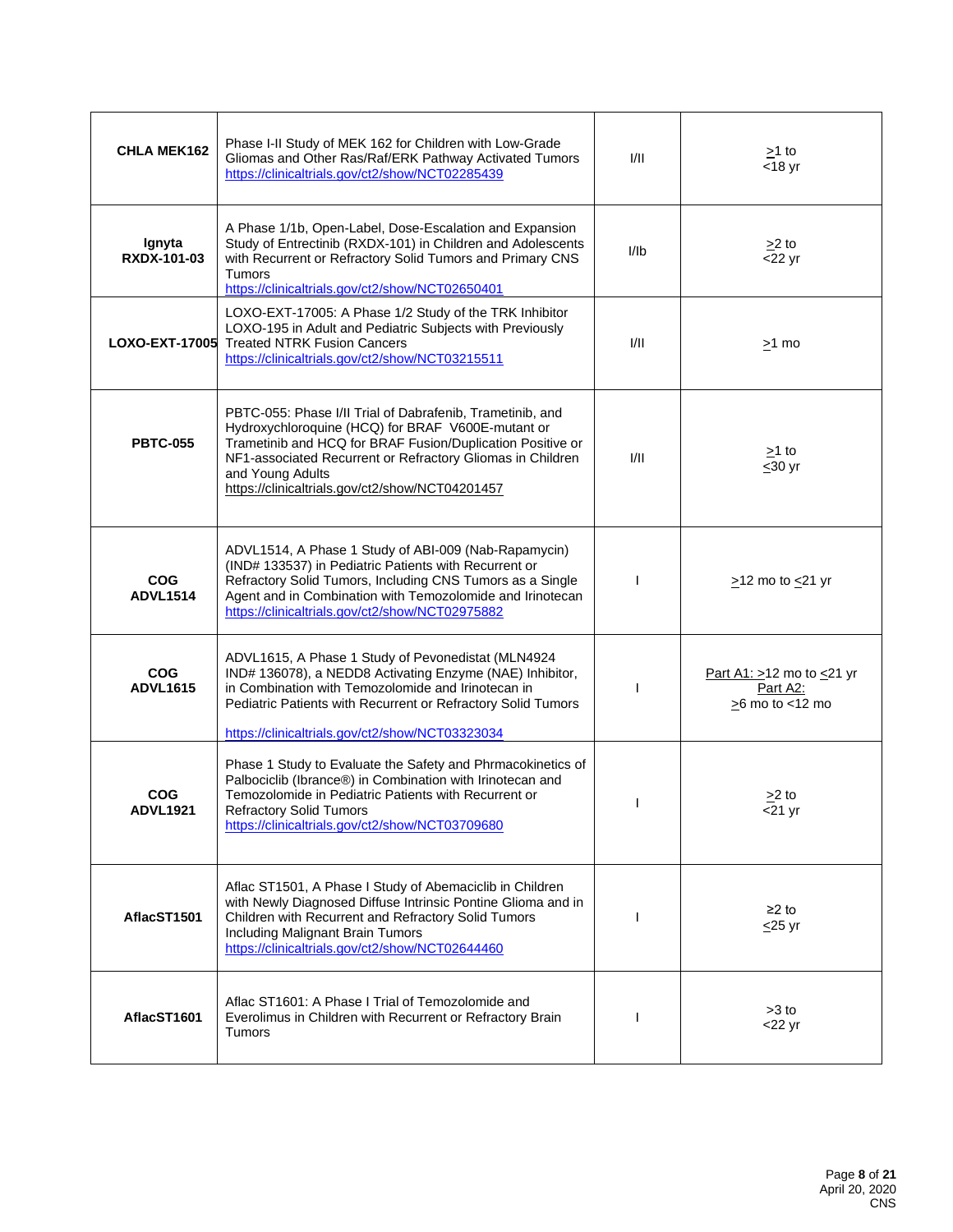| Phase I Study to Evaluate the Safety and Tolerability of the<br>CD40 Agonistic Monoclonal Antibody APX005M in Pediatric<br>Subjects with Recurrent/ Refractory Brain Tumors and Newly<br><b>PBTC-051</b><br>Diagnosed Brain Stem Glioma<br>https://clinicaltrials.gov/ct2/show/NCT03389802 |  | <u>&gt;</u> 1 to<br>$<$ 21 yr |
|--------------------------------------------------------------------------------------------------------------------------------------------------------------------------------------------------------------------------------------------------------------------------------------------|--|-------------------------------|
|--------------------------------------------------------------------------------------------------------------------------------------------------------------------------------------------------------------------------------------------------------------------------------------------|--|-------------------------------|

| High-grade glioma treatment protocols                        |                                                                                                                                                                                                                                                                                |               |                                 |
|--------------------------------------------------------------|--------------------------------------------------------------------------------------------------------------------------------------------------------------------------------------------------------------------------------------------------------------------------------|---------------|---------------------------------|
| <b>PEG-Intron</b>                                            | A Phase II Study of Pegylated Interferon ALFA-2b in Children<br>with Recurrent or Refractory and Radiographically or<br>Clinically Progressive Juvenile Pilocytic Astrocytomas and<br>Optic Pathway Gliomas<br>https://clinicaltrials.gov/ct2/show/NCT02343224                 | Ш             | $>3$ to<br>$<$ 25 yr            |
| AflacST1502<br><b>CHOANOME II</b>                            | AflacST1502: A Phase II Study of Sirolimus in Combination<br>with Metronomic Chemo-therapy in Children with Recurrent<br>and/or Refractory Solid and CNS Tumors<br>https://clinicaltrials.gov/ct2/show/NCT02574728                                                             | $\mathbf{II}$ | >12 mo to $\leq$ 30 yr          |
| <b>COG</b><br>APEC1621AREQ                                   | APEC1621A: NCI-COG Pediatric MATCH (Molecular<br>Analysis for Therapy Choice) - Phase 2 Subprotocol of<br>LOXO-101 (Larotrectinib) in Patients with Tumors Harboring<br><b>Actionable NTRK Fusions</b><br>https://clinicaltrials.gov/ct2/show/NCT03213704                      | $\mathbf{H}$  | $>12$ mo to<br>$\leq$ 21 yr     |
| <b>COG</b><br>APEC1621BREQ                                   | APEC1621B: NCI-COG Pediatric MATCH (Molecular<br>Analysis for Therapy Choice) - Phase 2 Subprotocol of JNJ-<br>42756493 (Erdafitinib) in Patients with Relapsed Pediatric<br>Solid Tumors Harboring FGFR1/2/3/4 Alterations<br>https://clinicaltrials.gov/ct2/show/NCT03210714 | $\mathbf{I}$  | $\geq$ 12 mo to<br>$\leq$ 21 yr |
| <b>COG</b><br>APEC1621CREQ                                   | APEC1621C: NCI-COG Pediatric MATCH (Molecular<br>Analysis for Therapy Choice) - Phase 2 Subprotocol of<br>Tazemetostat in Patients with Tumors Harboring Alterations<br>in EZH2 or Members of the SWI/SNF Complex<br>https://clinicaltrials.gov/ct2/show/NCT03213665           | $\mathbf{I}$  | $>12$ mo to<br>$\leq$ 21 yr     |
| <b>COG</b><br>APEC1621DREQ                                   | APEC1621D NCI-COG Pediatric MATCH (Molecular Analysis<br>for Therapy Choice) - Phase 2 Subprotocol of LY3023414 in<br><b>Patients with Solid Tumors</b><br>https://clinicaltrials.gov/ct2/show/NCT03213678                                                                     | $\mathbf{H}$  | $\geq$ 12 mo to $\leq$ 21 yr    |
| <b>COG</b><br>$\mathsf{APFC}$ 1621 $\mathsf{F}^\mathsf{REQ}$ | APEC1621E NCI-COG Pediatric MATCH (Molecular Analysis<br>for Therapy Choice) - Phase 2 Subprotocol of Selumetinib in<br>Patients with Tumors Harboring Activating MAPK Pathway<br>Mutations<br>https://clinicaltrials.gov/ct2/show/NCT03213691                                 | $\mathbf{I}$  | $\ge$ 12 mo to $\le$ 21 yr      |
| <b>COG</b><br>APEC1621FREQ                                   | APEC1621F NCI-COG Pediatric MATCH (Molecular Analysis<br>for Therapy Choice) - Phase 2 Subprotocol of Ensartinib in<br>Patients with Tumors Harboring ALK or ROS1 Genomic<br>Alterations<br>https://clinicaltrials.gov/ct2/show/NCT03213652                                    | $\mathbf{H}$  | $\ge$ 12 mo to $\le$ 21 yr      |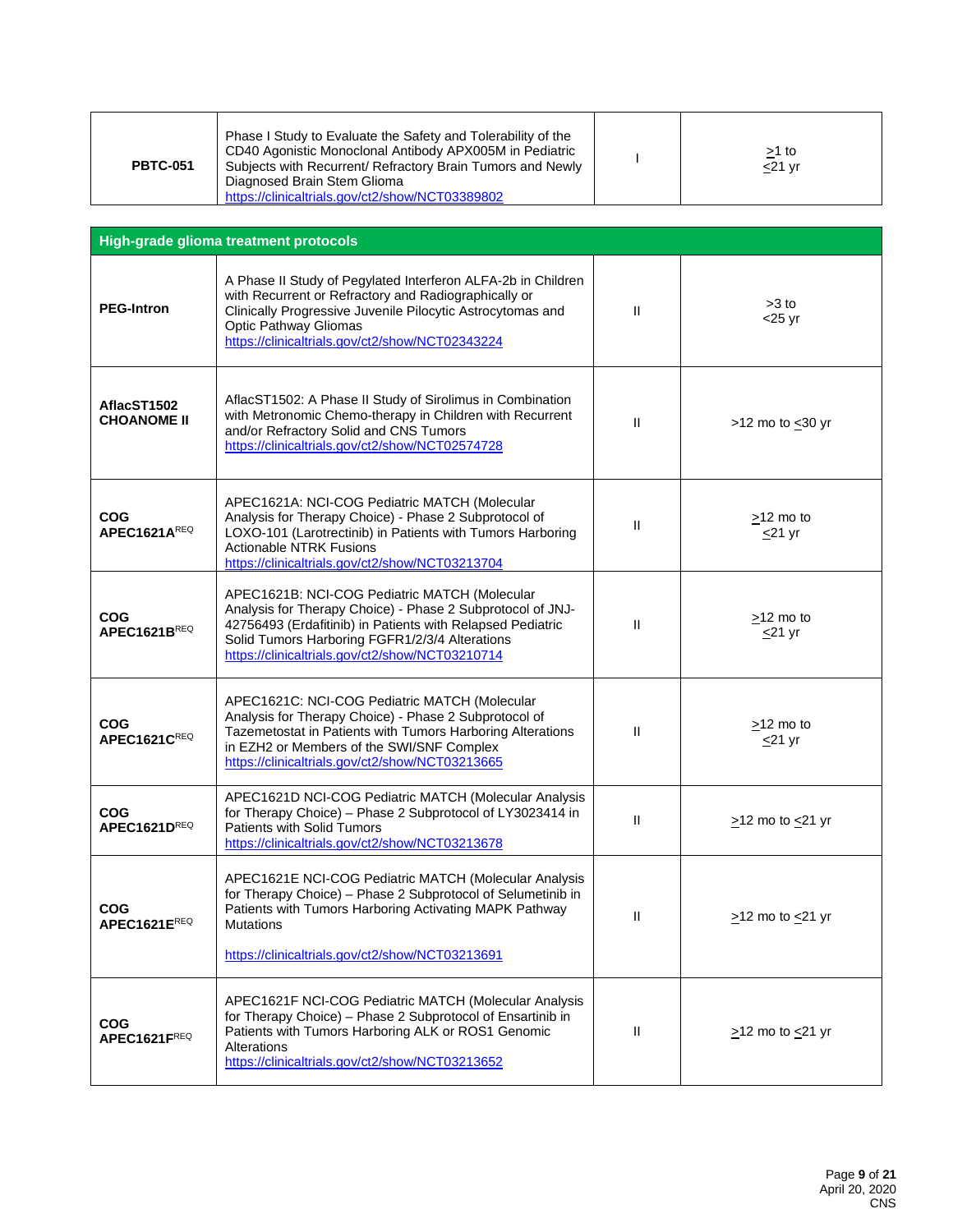| <b>COG</b><br>APEC1621GREQ        | APEC1621G NCI-COG Pediatric MATCH (Molecular<br>Analysis for Therapy Choice) - Phase 2 Subprotocol of<br>Vemurafenib in Patients with Tumors Harboring Actionable<br><b>BRAF V600 Mutations</b><br>https://clinicaltrials.gov/ct2/show/NCT03220035                                                                | $\mathbf{H}$   | $\geq$ 12 mo to $\leq$ 21 yr |
|-----------------------------------|-------------------------------------------------------------------------------------------------------------------------------------------------------------------------------------------------------------------------------------------------------------------------------------------------------------------|----------------|------------------------------|
| <b>COG</b><br>APEC1621HREQ        | APEC1621H NCI-COG Pediatric MATCH (Molecular Analysis<br>for Therapy Choice)-Phase 2 Subprotocol of Olaparib in<br>Patients with Tumors Harboring Defects in DNA Damage<br>Repair Genes<br>https://clinicaltrials.gov/ct2/show/NCT03233204                                                                        | $\mathbf{I}$   | $\geq$ 12 mo to $\leq$ 21 yr |
| <b>COG</b><br><b>APEC1621IREQ</b> | APEC1621I NCI-COG Pediatric MATCH (Molecular Analysis<br>for Therapy Choice)-Phase 2 Subprotocol of Palbociclib in<br>Patients with Tumors Harboring Activating Alterations in Cell<br><b>Cycle Genes</b><br>https://clinicaltrials.gov/ct2/show/NCT03526250                                                      | $\mathbf{I}$   | $\geq$ 12 mo to $\leq$ 21 yr |
| <b>COG</b><br>APEC1621JREQ        | APEC1621J NCI-COG Pediatric MATCH (Molecular Analysis<br>for Therapy Choice)-Phase 2 Subprotocol of BVD-523FB<br>(Ulixertinib) in Patients with Tumors Harboring Activating<br><b>MAPK Pathway Mutations</b><br>https://clinicaltrials.gov/ct2/show/NCT03698994                                                   | $\mathbf{II}$  | $\geq$ 12 mo to $\leq$ 21 yr |
| <b>COG</b><br><b>ACNS1721REQ</b>  | ACNS1721: A Phase 2 Study of Veliparib (ABT-888, IND#<br>139199) and Local Irradiation, Followed by Maintenance<br>Veliparib and Temozolomide, in Patients with Newly<br>Diagnosed High-Grade Glioma (HGG) without H3 K27M or<br><b>BRAFV600E Mutations</b><br>https://clinicaltrials.gov/ct2/show/NCT03581292    | $\mathbf{I}$   | $\geq$ 3 to $\leq$ 25 yr     |
| <b>COG</b><br><b>ACNS1723REQ</b>  | ACNS1723, A Phase 2 Study of Dabrafenib (NSC# 763760)<br>with Trametinib (NSC# 763093) after Local Irradiation in<br>Newly-Diagnosed BRAFV600-Mutant High-Grade Glioma<br>(HGG) (IND# 145355)<br>https://clinicaltrials.gov/ct2/show/NCT03919071                                                                  | $\mathbf{I}$   | $\geq$ 3 to $\leq$ 21 yr     |
| Ignyta<br><b>RXDX-101-03</b>      | A Phase 1/1b, Open-Label, Dose-Escalation and Expansion<br>Study of Entrectinib (RXDX-101) in Children and Adolescents<br>with Recurrent or Refractory Solid Tumors and Primary CNS<br>Tumors<br>https://clinicaltrials.gov/ct2/show/NCT02650401                                                                  | I <sub>l</sub> | $>2$ to<br>$<$ 22 yr         |
| <b>LOXO-EXT-17005</b>             | LOXO-EXT-17005: A Phase 1/2 Study of the TRK Inhibitor<br>LOXO-195 in Adult and Pediatric Subjects with Previously<br><b>Treated NTRK Fusion Cancers</b><br>https://clinicaltrials.gov/ct2/show/NCT03215511                                                                                                       | 1/11           | $\geq$ 1 mo                  |
| <b>PBTC-055</b>                   | PBTC-055: Phase I/II Trial of Dabrafenib, Trametinib, and<br>Hydroxychloroquine (HCQ) for BRAF V600E-mutant or<br>Trametinib and HCQ for BRAF Fusion/Duplication Positive or<br>NF1-associated Recurrent or Refractory Gliomas in Children<br>and Young Adults<br>https://clinicaltrials.gov/ct2/show/NCT04201457 | 1/11           | $\geq$ 1 to<br>$\leq 30$ yr  |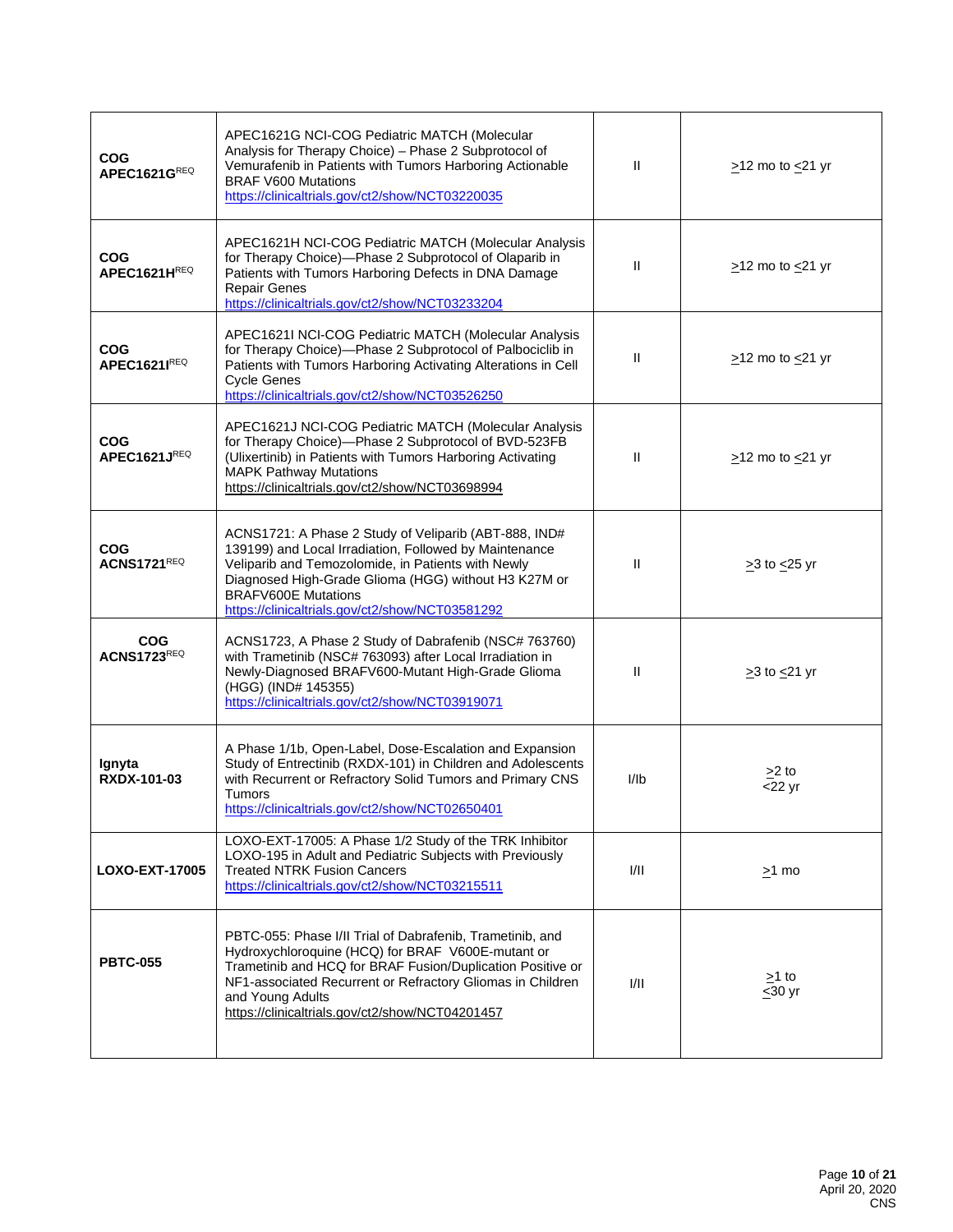| AflacST1501                       | Aflac ST1501, A Phase I Study of Abemaciclib in Children<br>with Newly Diagnosed Diffuse Intrinsic Pontine Glioma and in<br>Children with Recurrent and Refractory Solid Tumors<br>Including Malignant Brain Tumors<br>https://clinicaltrials.gov/ct2/show/NCT02644460                                                                                             |              | $≥2$ to<br>$\leq$ 25 yr                                          |
|-----------------------------------|--------------------------------------------------------------------------------------------------------------------------------------------------------------------------------------------------------------------------------------------------------------------------------------------------------------------------------------------------------------------|--------------|------------------------------------------------------------------|
| AflacST1601                       | Aflac ST1601: A Phase I Trial of Temozolomide and<br>Everolimus in Children with Recurrent or Refractory Brain<br>Tumors                                                                                                                                                                                                                                           |              | $>3$ to<br>$<$ 22 yr                                             |
| <b>PBTC-045</b>                   | PBTC-045: A Safety and Preliminary Efficacy trial of MK-<br>3475 (pembrolizumab; anti-PD-1) in Children with Recurrent,<br>Progressive or Refractory Diffuse Intrinsic Pontine Glioma<br>(DIPG),<br>Non-brainstem High-grade Gliomas (NB-HGG),<br>Ependymoma, Medullo-blastoma and Hypermutated Brain<br>Tumors<br>https://clinicaltrials.gov/ct2/show/NCT02359565 |              | $\geq$ 1 to<br>$\leq$ 18 yr                                      |
| <b>PBTC-048</b>                   | PBTC-048: Feasibility Trial of Optune for Children with<br>Recurrent or Progressive Supratentorial High-grade Glioma<br>and Ependymoma                                                                                                                                                                                                                             |              | $\geq 5$ to<br>$\sqrt{21}$ yr                                    |
| <b>PBTC-050</b>                   | PBTC-050: A Phase I and Surgical Study of Ribociclib and<br>Everolimus (RAD001) in Children with Recurrent or<br>Refractory Malignant Brain Tumors<br>https://clinicaltrials.gov/ct2/show/NCT03387020                                                                                                                                                              |              | $\geq$ 1 to<br>$\leq$ 21 yr                                      |
| <b>PBTC-051</b>                   | Phase I Study to Evaluate the Safety and Tolerability of the<br>CD40 Agonistic Monoclonal Antibody APX005M in Pediatric<br>Subjects with Recurrent/ Refractory Brain Tumors and Newly<br>Diagnosed Brain Stem Glioma<br>https://clinicaltrials.gov/ct2/show/NCT03389802                                                                                            |              | $\geq$ 1 to<br>$\leq$ 21 yr                                      |
| <b>ONC014</b>                     | ONC201 in Newly Diagnosed Diffuse Intrinsic Pontine Glioma<br>and Recurrent Pediatric H3 K27M Gliomas<br>https://clinicaltrials.gov/ct2/show/NCT03416530                                                                                                                                                                                                           |              | $>2$ to<br>$<$ 19 yr                                             |
| COG<br><b>ADVL1615</b>            | ADVL1615, A Phase 1 Study of Pevonedistat (MLN4924<br>IND# 136078), a NEDD8 Activating Enzyme (NAE) Inhibitor,<br>in Combination with Temozolomide and Irinotecan in<br>Pediatric Patients with Recurrent or Refractory Solid Tumors<br>https://clinicaltrials.gov/ct2/show/NCT03323034                                                                            |              | Part A1: $>12$ mo to $\leq$ 21 yr<br>Part A2:<br>>6 mo to <12 mo |
| COG<br><b>ADVL1921</b>            | Phase 1 Study to Evaluate the Safety and Phrmacokinetics of<br>Palbociclib (Ibrance®) in Combination with Irinotecan and<br>Temozolomide in Pediatric Patients with Recurrent or<br><b>Refractory Solid Tumors</b><br>https://clinicaltrials.gov/ct2/show/NCT03709680                                                                                              |              | $\geq$ 2 to<br>$<$ 21 yr                                         |
|                                   | Intrinsic pontine glioma treatment protocols                                                                                                                                                                                                                                                                                                                       |              |                                                                  |
| AflacST1502<br><b>CHOANOME II</b> | AflacST1502: A Phase II Study of Sirolimus in Combination<br>with Metronomic Chemo-therapy in Children with Recurrent<br>and/or Refractory Solid and CNS Tumors<br>https://clinicaltrials.gov/ct2/show/NCT02574728                                                                                                                                                 | $\mathbf{H}$ | >12 mo to $\leq$ 30 yr                                           |
| <b>COG</b><br><b>ADVL1823</b>     | ADVL1823, Larotrectinib (LOXO-101, NSC# 788607, IND#<br>141824) for Previously Untreated TRK Fusion Pediatric Solid                                                                                                                                                                                                                                                | Ħ            | $\leq 30$ yr                                                     |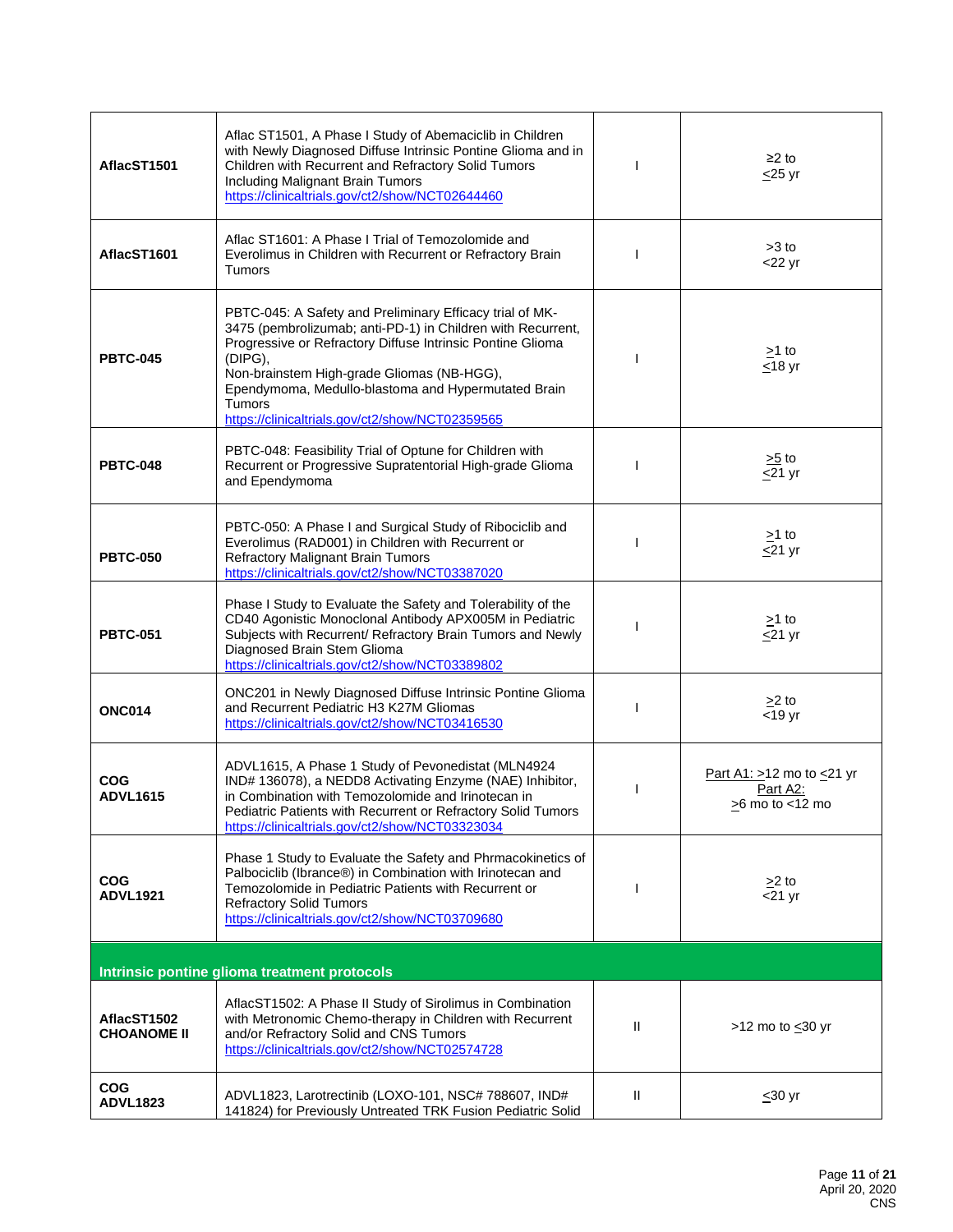|                                        | Tumors and TRK Fusion Relapsed Pediatric Acute<br>Leukemias<br>https://clinicaltrials.gov/ct2/show/NCT03834961                                                                                                                                                                 |              |                             |
|----------------------------------------|--------------------------------------------------------------------------------------------------------------------------------------------------------------------------------------------------------------------------------------------------------------------------------|--------------|-----------------------------|
| <b>COG</b><br>APEC1621AREQ             | APEC1621A: NCI-COG Pediatric MATCH (Molecular<br>Analysis for Therapy Choice) - Phase 2 Subprotocol of<br>LOXO-101 (Larotrectinib) in Patients with Tumors Harboring<br><b>Actionable NTRK Fusions</b><br>https://clinicaltrials.gov/ct2/show/NCT03213704                      | $\mathbf{I}$ | $>12$ mo to<br>$\leq$ 21 yr |
| <b>COG</b><br>APEC1621B <sup>REQ</sup> | APEC1621B: NCI-COG Pediatric MATCH (Molecular<br>Analysis for Therapy Choice) - Phase 2 Subprotocol of JNJ-<br>42756493 (Erdafitinib) in Patients with Relapsed Pediatric<br>Solid Tumors Harboring FGFR1/2/3/4 Alterations<br>https://clinicaltrials.gov/ct2/show/NCT03210714 | Ш            | $>12$ mo to<br>$\leq$ 21 yr |
| <b>COG</b><br>APEC1621CREQ             | APEC1621C: NCI-COG Pediatric MATCH (Molecular<br>Analysis for Therapy Choice) - Phase 2 Subprotocol of<br>Tazemetostat in Patients with Tumors Harboring Alterations<br>in EZH2 or Members of the SWI/SNF Complex<br>https://clinicaltrials.gov/ct2/show/NCT03213665           | $\mathbf{I}$ | $>12$ mo to<br>$<$ 21 yr    |
| <b>COG</b><br>APEC1621DREQ             | APEC1621D NCI-COG Pediatric MATCH (Molecular Analysis<br>for Therapy Choice) - Phase 2 Subprotocol of LY3023414 in<br>Patients with Solid Tumors<br>https://clinicaltrials.gov/ct2/show/NCT03213678                                                                            | $\mathbf{I}$ | $>12$ mo to $<21$ yr        |

| <b>COG</b><br>APEC1621EREQ | APEC1621E NCI-COG Pediatric MATCH (Molecular Analysis<br>for Therapy Choice) - Phase 2 Subprotocol of Selumetinib in<br>Patients with Tumors Harboring Activating MAPK Pathway<br><b>Mutations</b><br>https://clinicaltrials.gov/ct2/show/NCT03213691        | $\mathbf{H}$ | $>12$ mo to $<21$ yr       |
|----------------------------|--------------------------------------------------------------------------------------------------------------------------------------------------------------------------------------------------------------------------------------------------------------|--------------|----------------------------|
| <b>COG</b><br>APEC1621FREQ | APEC1621F NCI-COG Pediatric MATCH (Molecular Analysis<br>for Therapy Choice) - Phase 2 Subprotocol of Ensartinib in<br>Patients with Tumors Harboring ALK or ROS1 Genomic<br>Alterations<br>https://clinicaltrials.gov/ct2/show/NCT03213652                  | $\mathbf{H}$ | $>12$ mo to $<21$ yr       |
| <b>COG</b><br>APEC1621GREQ | APEC1621G NCI-COG Pediatric MATCH (Molecular<br>Analysis for Therapy Choice) - Phase 2 Subprotocol of<br>Vemurafenib in Patients with Tumors Harboring Actionable<br><b>BRAF V600 Mutations</b><br>https://clinicaltrials.gov/ct2/show/NCT03220035           | $\mathbf{H}$ | $\ge$ 12 mo to $\le$ 21 yr |
| <b>COG</b><br>APEC1621HREQ | APEC1621H NCI-COG Pediatric MATCH (Molecular<br>Analysis for Therapy Choice)-Phase 2 Subprotocol of<br>Olaparib in Patients with Tumors Harboring Defects in DNA<br>Damage Repair Genes<br>https://clinicaltrials.gov/ct2/show/NCT03233204                   | $\mathbf{H}$ | $>12$ mo to $<21$ yr       |
| <b>COG</b><br>APEC1621IREQ | APEC1621I NCI-COG Pediatric MATCH (Molecular Analysis<br>for Therapy Choice)-Phase 2 Subprotocol of Palbociclib in<br>Patients with Tumors Harboring Activating Alterations in Cell<br><b>Cycle Genes</b><br>https://clinicaltrials.gov/ct2/show/NCT03526250 | $\mathbf{H}$ | $>12$ mo to $<21$ yr       |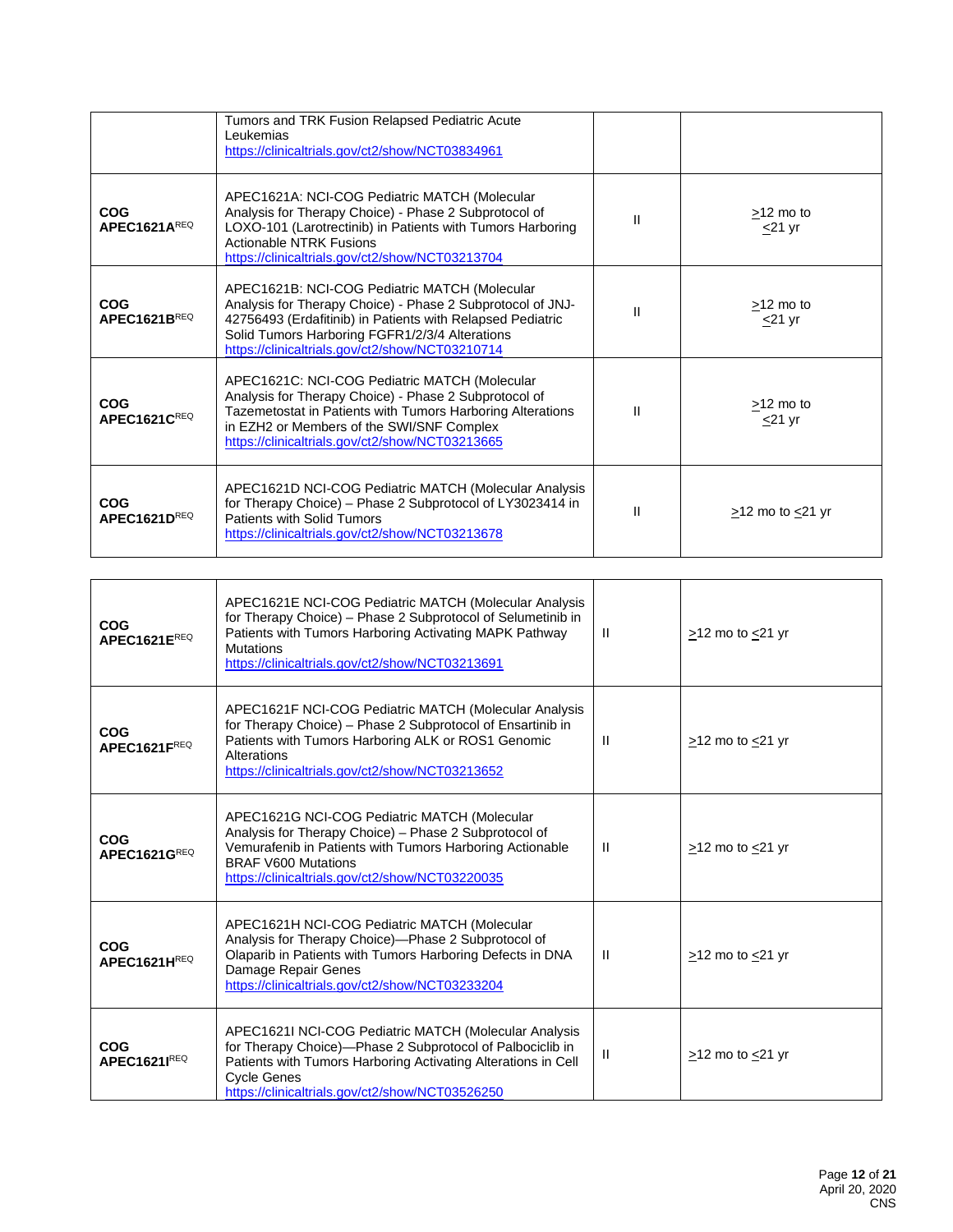| <b>COG</b><br>APEC1621JREQ    | APEC1621J NCI-COG Pediatric MATCH (Molecular Analysis<br>for Therapy Choice)-Phase 2 Subprotocol of BVD-523FB<br>(Ulixertinib) in Patients with Tumors Harboring Activating<br><b>MAPK Pathway Mutations</b><br>https://clinicaltrials.gov/ct2/show/NCT03698994                                                                                                           | Ħ            | $>12$ mo to $<21$ yr                                             |
|-------------------------------|---------------------------------------------------------------------------------------------------------------------------------------------------------------------------------------------------------------------------------------------------------------------------------------------------------------------------------------------------------------------------|--------------|------------------------------------------------------------------|
| Ignyta<br><b>RXDX-101-03</b>  | A Phase 1/1b, Open-Label, Dose-Escalation and Expansion<br>Study of Entrectinib (RXDX-101) in Children and Adolescents<br>with Recurrent or Refractory Solid Tumors and Primary CNS<br><b>Tumors</b><br>https://clinicaltrials.gov/ct2/show/NCT02650401                                                                                                                   | l/lb         | $>2$ to<br>$<$ 22 yr                                             |
| <b>LOXO-EXT-17005</b>         | LOXO-EXT-17005: A Phase 1/2 Study of the TRK Inhibitor<br>LOXO-195 in Adult and Pediatric Subjects with Previously<br><b>Treated NTRK Fusion Cancers</b><br>https://clinicaltrials.gov/ct2/show/NCT03215511                                                                                                                                                               | I/II         | $>1$ mo                                                          |
| AflacST1601                   | Aflac ST1601: A Phase I Trial of Temozolomide and<br>Everolimus in Children with Recurrent or Refractory Brain<br><b>Tumors</b>                                                                                                                                                                                                                                           | $\mathbf{I}$ | $>3$ to<br>$<$ 22 yr                                             |
| <b>PBTC-045</b>               | PBTC-045: A Safety and Preliminary Efficacy trial of MK-<br>3475 (pembrolizumab; anti-PD-1) in Children with Recurrent,<br>Progressive or Refractory Diffuse Intrinsic Pontine Glioma<br>(DIPG),<br>Non-brainstem High-grade Gliomas (NB-HGG),<br>Ependymoma, Medullo-blastoma and Hypermutated Brain<br><b>Tumors</b><br>https://clinicaltrials.gov/ct2/show/NCT02359565 | <b>I</b>     | $>1$ to<br><u>&lt;</u> 18 yr                                     |
| <b>PBTC-050</b>               | PBTC-050: A Phase I and Surgical Study of Ribociclib and<br>Everolimus (RAD001) in Children with Recurrent or<br>Refractory Malignant Brain Tumors<br>https://clinicaltrials.gov/ct2/show/NCT03387020                                                                                                                                                                     | I.           | $>1$ to<br>$\leq$ 21 yr                                          |
| <b>COG</b><br><b>ADVL1217</b> | A Phase 1 Study of MK-1775 (IND# 116495) Concurrent<br>With Local Radiation Therapy for the Treatment of Newly<br>Diagnosed Children with Diffuse Intrinsic Pontine Gliomas<br>https://clinicaltrials.gov/ct2/show/NCT01922076                                                                                                                                            | $\mathbf{I}$ | $>36$ mo to $\leq$ 21 yr                                         |
| <b>COG</b><br><b>ADVL1514</b> | ADVL1514, A Phase 1 Study of ABI-009 (Nab-Rapamycin)<br>(IND# 133537) in Pediatric Patients with Recurrent or<br>Refractory Solid Tumors, Including CNS Tumors as a Single<br>Agent and in Combination with Temozolomide and Irinotecan<br>https://clinicaltrials.gov/ct2/show/NCT02975882                                                                                | $\mathbf{I}$ | $>12$ mo to $<21$ yr                                             |
| <b>COG</b><br><b>ADVL1615</b> | ADVL1615, A Phase 1 Study of Pevonedistat (MLN4924<br>IND# 136078), a NEDD8 Activating Enzyme (NAE) Inhibitor,<br>in Combination with Temozolomide and Irinotecan in<br>Pediatric Patients with Recurrent or Refractory Solid Tumors<br>https://clinicaltrials.gov/ct2/show/NCT03323034                                                                                   | I.           | Part A1: $>12$ mo to $\leq$ 21 yr<br>Part A2:<br>>6 mo to <12 mo |
| <b>COG</b><br><b>ADVL1921</b> | Phase 1 Study to Evaluate the Safety and Phrmacokinetics<br>of Palbociclib (Ibrance®) in Combination with Irinotecan and<br>Temozolomide in Pediatric Patients with Recurrent or<br><b>Refractory Solid Tumors</b><br>https://clinicaltrials.gov/ct2/show/NCT03709680                                                                                                     | J.           | $>2$ to<br>$<$ 21 yr                                             |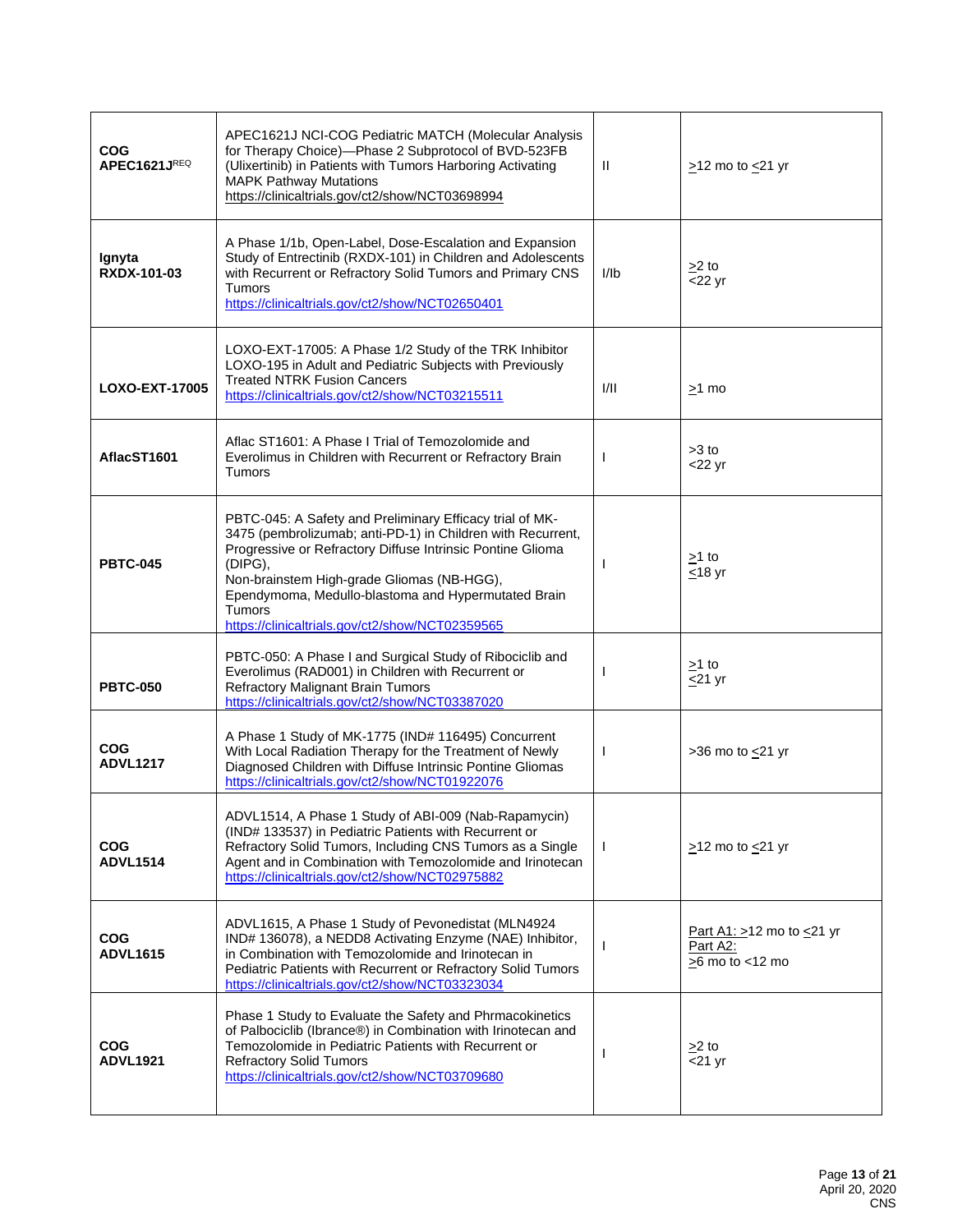| AflacST1501                                               | Aflac ST1501, A Phase I Study of Abemaciclib in Children<br>with Newly Diagnosed Diffuse Intrinsic Pontine Glioma and in<br>Children with Recurrent and Refractory Solid Tumors<br>Including Malignant Brain Tumors<br>https://clinicaltrials.gov/ct2/show/NCT02644460  |                     | $≥2$ to<br>$\leq$ 25 yr |  |
|-----------------------------------------------------------|-------------------------------------------------------------------------------------------------------------------------------------------------------------------------------------------------------------------------------------------------------------------------|---------------------|-------------------------|--|
| <b>ONC014</b>                                             | <b>ONC201</b> in Newly Diagnosed Diffuse Intrinsic Pontine<br>Glioma and Recurrent Pediatric H3 K27M Gliomas<br>https://clinicaltrials.gov/ct2/show/NCT03416530                                                                                                         |                     | $>2$ to<br>$<$ 19 yr    |  |
| <b>PBTC-051</b>                                           | Phase I Study to Evaluate the Safety and Tolerability of the<br>CD40 Agonistic Monoclonal Antibody APX005M in Pediatric<br>Subjects with Recurrent/ Refractory Brain Tumors and Newly<br>Diagnosed Brain Stem Glioma<br>https://clinicaltrials.gov/ct2/show/NCT03389802 |                     | $>1$ to<br>$<$ 21 yr    |  |
| Glioma supportive treatment and non-therapeutic protocols |                                                                                                                                                                                                                                                                         |                     |                         |  |
| AflacPM1702                                               | Aflac Precision Medicine Program (APMP) Study                                                                                                                                                                                                                           | Non-<br>therapeutic | $30 yr$                 |  |

| COG<br>APEC14B1                               | APEC14B1: The Project: Everychild Protocol:<br>A Registry, Eligibility Screening, Biology and Outcome Study<br>https://clinicaltrials.gov/ct2/show/NCT02402244                                                                                                                                                                                                                                                                                                                                   | Non-<br>therapeutic | $\leq$ 25 yr          |
|-----------------------------------------------|--------------------------------------------------------------------------------------------------------------------------------------------------------------------------------------------------------------------------------------------------------------------------------------------------------------------------------------------------------------------------------------------------------------------------------------------------------------------------------------------------|---------------------|-----------------------|
| <b>APEC1621SC</b>                             | APEC1621SC: NCI-COG Pediatric MATCH (Molecular<br>Analysis for Therapy Choice) Screening Protocol<br>https://clinicaltrials.gov/ct2/show/NCT03155620                                                                                                                                                                                                                                                                                                                                             | <b>NA</b>           | $>12$ mo to $<$ 21 yr |
| COG<br>ALTE03N1                               | Key Adverse Events after Childhood Cancer<br>(cardiac, stroke, secondary malig)/ closed to AVN patients as<br>of 11-26-08<br>https://clinicaltrials.gov/ct2/show/NCT00082745                                                                                                                                                                                                                                                                                                                     | Non-<br>therapeutic | $\leq$ 21 yr<br>at dx |
| COG<br>ALTE05N1                               | Umbrella Long-Term Follow-Up Protocol<br>https://clinicaltrials.gov/ct2/show/NCT00736749                                                                                                                                                                                                                                                                                                                                                                                                         | Non-<br>therapeutic | All ages              |
| <b>QOL Targeted Tx</b><br><b>Brain Tumors</b> | Health-related Quality of Life Outcomes during Molecularly<br>Targeted Therapy for the Treatment of High Risk Pediatric<br><b>Brain Tumors</b>                                                                                                                                                                                                                                                                                                                                                   | Non-<br>therapeutic | $\leq$ 21 yr          |
|                                               |                                                                                                                                                                                                                                                                                                                                                                                                                                                                                                  |                     |                       |
|                                               | Medulloblastoma/PNET treatment protocols                                                                                                                                                                                                                                                                                                                                                                                                                                                         |                     |                       |
| <b>HEAD START 4</b>                           | HEAD START 4 PROTOCOL: Newly Diagnosed Children<br>(Less Than 10 Years Old) With Medulloblastoma And Other<br>Central Nervous System Embryonal Tumors. Clinical And<br>Molecular Risk-Tailored Intensive And Compressed Induction<br>Chemotherapy Followed By Consolidation With<br>Randomization To Either Single-Cycle Or To Three Tandem<br>Cycles Of Marrow-Ablative Chemotherapy With Autologous<br>Hematopoietic Progenitor Cell Rescue<br>https://clinicaltrials.gov/ct2/show/NCT02875314 | IV                  | $<$ 10 yr             |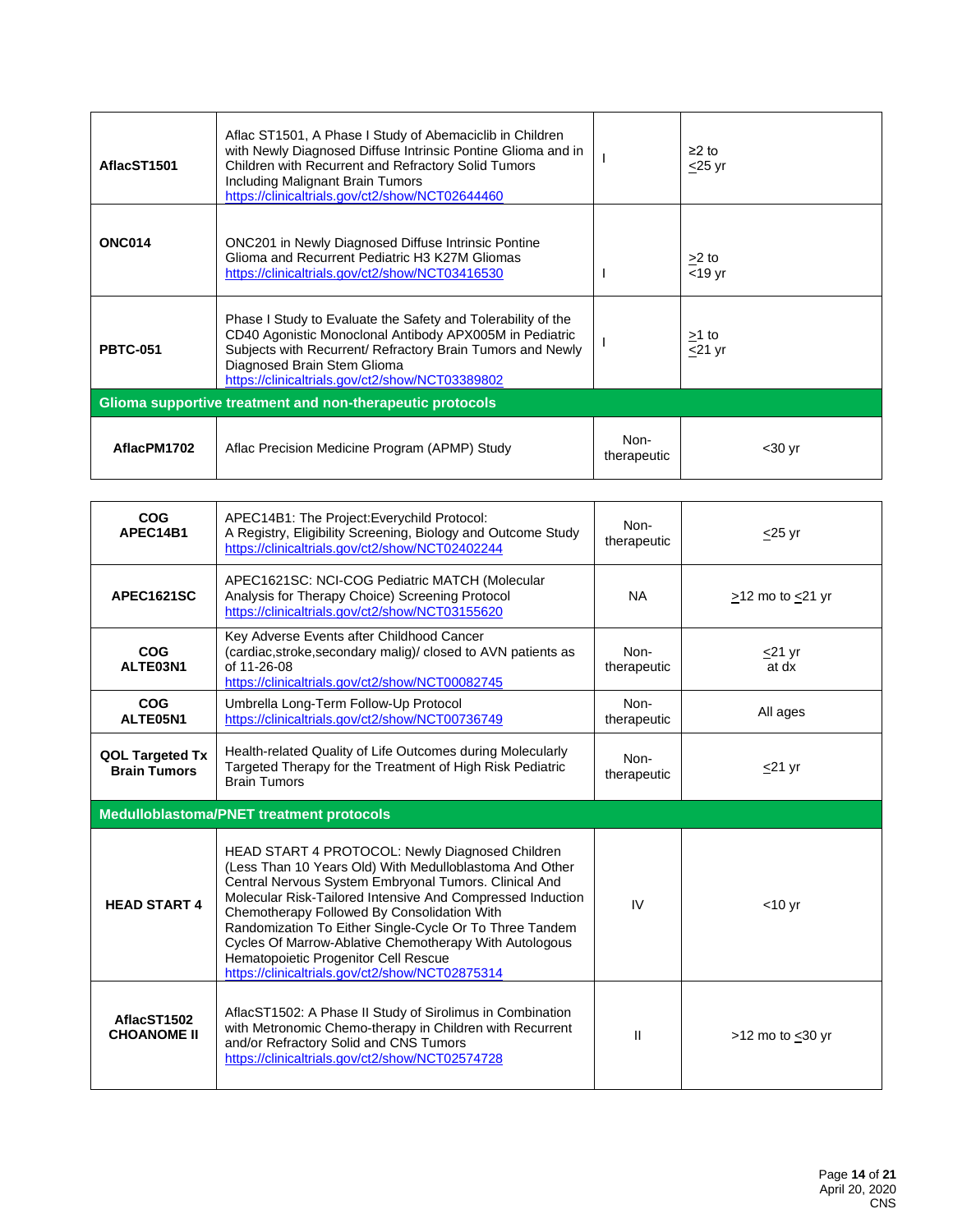| <b>COG</b><br><b>ACNS1422REQ</b> | ACNS1422: A Phase 2 Study of Reduced Therapy for Newly<br>Diagnosed Average-Risk WNT-driven Medulloblastoma<br><b>Patients</b><br>https://clinicaltrials.gov/ct2/show/NCT02724579                                                                                              | $\mathbf{H}$ | $\geq$ 3 yr to<br>$<$ 22 yr  |
|----------------------------------|--------------------------------------------------------------------------------------------------------------------------------------------------------------------------------------------------------------------------------------------------------------------------------|--------------|------------------------------|
| <b>COG</b><br><b>ADVL1823</b>    | ADVL1823, Larotrectinib (LOXO-101, NSC# 788607, IND#<br>141824) for Previously Untreated TRK Fusion Pediatric Solid<br>Tumors and TRK Fusion Relapsed Pediatric Acute<br>Leukemias<br>https://clinicaltrials.gov/ct2/show/NCT03834961                                          | $\mathbf{H}$ | $30$ yr                      |
| <b>COG</b><br>APEC1621AREQ       | APEC1621A: NCI-COG Pediatric MATCH (Molecular<br>Analysis for Therapy Choice) - Phase 2 Subprotocol of<br>LOXO-101 (Larotrectinib) in Patients with Tumors Harboring<br><b>Actionable NTRK Fusions</b><br>https://clinicaltrials.gov/ct2/show/NCT03213704                      | $\mathbf{H}$ | >12 mo to<br>$\leq$ 21 yr    |
| <b>COG</b><br>APEC1621BREQ       | APEC1621B: NCI-COG Pediatric MATCH (Molecular<br>Analysis for Therapy Choice) - Phase 2 Subprotocol of JNJ-<br>42756493 (Erdafitinib) in Patients with Relapsed Pediatric<br>Solid Tumors Harboring FGFR1/2/3/4 Alterations<br>https://clinicaltrials.gov/ct2/show/NCT03210714 | $\mathbf{H}$ | $>12$ mo to<br>$\leq$ 21 yr  |
| <b>COG</b><br>APEC1621CREQ       | APEC1621C: NCI-COG Pediatric MATCH (Molecular<br>Analysis for Therapy Choice) - Phase 2 Subprotocol of<br>Tazemetostat in Patients with Tumors Harboring Alterations<br>in EZH2 or Members of the SWI/SNF Complex<br>https://clinicaltrials.gov/ct2/show/NCT03213665           | $\mathbf{H}$ | $\geq$ 12 mo to<br>$<$ 21 yr |
| <b>COG</b><br>APEC1621DREQ       | APEC1621D NCI-COG Pediatric MATCH (Molecular Analysis<br>for Therapy Choice) - Phase 2 Subprotocol of LY3023414 in<br><b>Patients with Solid Tumors</b><br>https://clinicaltrials.gov/ct2/show/NCT03213678                                                                     | $\mathbf{H}$ | $\geq$ 12 mo to $\leq$ 21 yr |
| <b>COG</b><br>APEC1621EREQ       | APEC1621E NCI-COG Pediatric MATCH (Molecular Analysis<br>for Therapy Choice) - Phase 2 Subprotocol of Selumetinib in<br>Patients with Tumors Harboring Activating MAPK Pathway<br><b>Mutations</b><br>https://clinicaltrials.gov/ct2/show/NCT03213691                          | $\mathbf{H}$ | >12 mo to <21 yr             |
| <b>COG</b><br>APEC1621FREQ       | APEC1621F NCI-COG Pediatric MATCH (Molecular Analysis<br>for Therapy Choice) - Phase 2 Subprotocol of Ensartinib in<br>Patients with Tumors Harboring ALK or ROS1 Genomic<br>Alterations<br>https://clinicaltrials.gov/ct2/show/NCT03213652                                    | $\mathbf{H}$ | $>12$ mo to $<21$ yr         |
| <b>COG</b><br>APEC1621GREQ       | APEC1621G NCI-COG Pediatric MATCH (Molecular Analysis<br>for Therapy Choice) - Phase 2 Subprotocol of Vemurafenib<br>in Patients with Tumors Harboring Actionable BRAF V600<br><b>Mutations</b><br>https://clinicaltrials.gov/ct2/show/NCT03220035                             | $\mathbf{H}$ | $\ge$ 12 mo to $\le$ 21 yr   |
| <b>COG</b><br>APEC1621HREQ       | APEC1621H NCI-COG Pediatric MATCH (Molecular Analysis<br>for Therapy Choice)-Phase 2 Subprotocol of Olaparib in<br>Patients with Tumors Harboring Defects in DNA Damage<br><b>Repair Genes</b>                                                                                 | Ш            | $\geq$ 12 mo to $\leq$ 21 yr |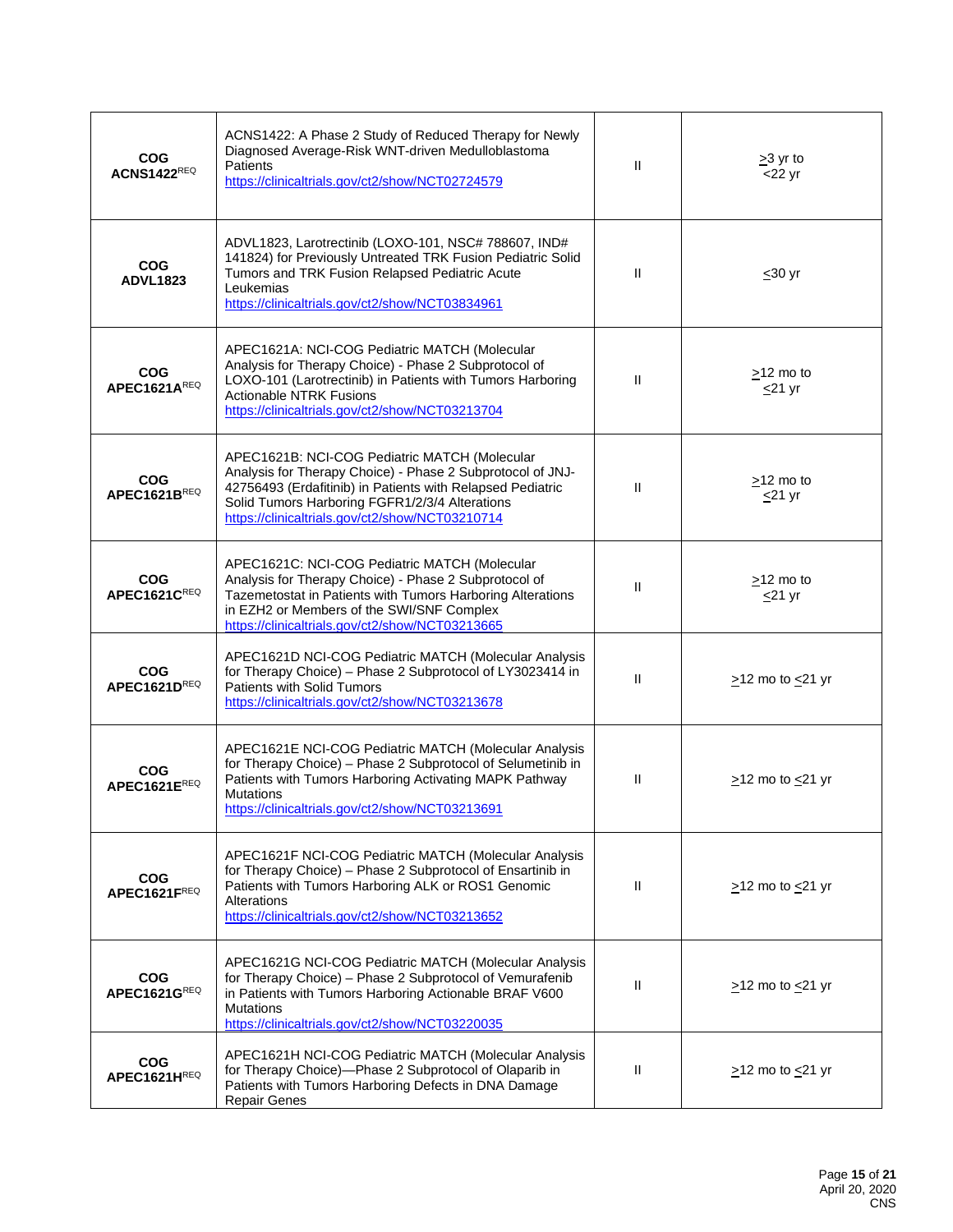|                            | https://clinicaltrials.gov/ct2/show/NCT03233204                                                                                                                                                                                                                 |                |                        |
|----------------------------|-----------------------------------------------------------------------------------------------------------------------------------------------------------------------------------------------------------------------------------------------------------------|----------------|------------------------|
| <b>COG</b><br>APEC1621IREQ | APEC1621I NCI-COG Pediatric MATCH (Molecular Analysis<br>for Therapy Choice)-Phase 2 Subprotocol of Palbociclib in<br>Patients with Tumors Harboring Activating Alterations in Cell<br><b>Cycle Genes</b><br>https://clinicaltrials.gov/ct2/show/NCT03526250    | Ш              | $>12$ mo to $<21$ yr   |
| <b>COG</b><br>APEC1621JREQ | APEC1621J NCI-COG Pediatric MATCH (Molecular Analysis<br>for Therapy Choice)-Phase 2 Subprotocol of BVD-523FB<br>(Ulixertinib) in Patients with Tumors Harboring Activating<br><b>MAPK Pathway Mutations</b><br>https://clinicaltrials.gov/ct2/show/NCT03698994 | Ш              | $>12$ mo to $<$ 21 yr  |
| Ignyta<br>RXDX-101-03      | A Phase 1/1b, Open-Label, Dose-Escalation and Expansion<br>Study of Entrectinib (RXDX-101) in Children and Adolescents<br>with Recurrent or Refractory Solid Tumors and Primary CNS<br>Tumors<br>https://clinicaltrials.gov/ct2/show/NCT02650401                | I <sub>1</sub> | $>2$ to<br>$<$ 22 yr   |
| <b>PBTC-053</b>            | A Pediatric Brain Tumor Consortium Phase I/II and Surgical<br>Study of CX-4945 in Patients with Recurrent SHH<br>Medulloblastoma<br>https://clinicaltrials.gov/ct2/show/NCT03904862                                                                             | 1/11           | $>3$ to<br>$<$ 18 $yr$ |
| LOXO-EXT-17005             | LOXO-EXT-17005: A Phase 1/2 Study of the TRK Inhibitor<br>LOXO-195 in Adult and Pediatric Subjects with Previously<br><b>Treated NTRK Fusion Cancers</b><br>https://clinicaltrials.gov/ct2/show/NCT03215511                                                     | 1/11           | $>1$ mo                |

| <b>COG</b><br><b>ADVL1514</b> | ADVL1514, A Phase 1 Study of ABI-009 (Nab-Rapamycin)<br>(IND# 133537) in Pediatric Patients with Recurrent or<br>Refractory Solid Tumors, Including CNS Tumors as a Single<br>Agent and in Combination with Temozolomide and Irinotecan<br>https://clinicaltrials.gov/ct2/show/NCT02975882 | $>12$ mo to $<21$ yr                                             |
|-------------------------------|--------------------------------------------------------------------------------------------------------------------------------------------------------------------------------------------------------------------------------------------------------------------------------------------|------------------------------------------------------------------|
| <b>COG</b><br><b>ADVL1615</b> | ADVL1615, A Phase 1 Study of Pevonedistat (MLN4924<br>IND# 136078), a NEDD8 Activating Enzyme (NAE) Inhibitor,<br>in Combination with Temozolomide and Irinotecan in<br>Pediatric Patients with Recurrent or Refractory Solid Tumors<br>https://clinicaltrials.gov/ct2/show/NCT03323034    | Part A1: $>12$ mo to $\leq$ 21 yr<br>Part A2:<br>>6 mo to <12 mo |
| COG<br><b>ADVL1921</b>        | Phase 1 Study to Evaluate the Safety and Phrmacokinetics of<br>Palbociclib (Ibrance®) in Combination with Irinotecan and<br>Temozolomide in Pediatric Patients with Recurrent or<br><b>Refractory Solid Tumors</b><br>https://clinicaltrials.gov/ct2/show/NCT03709680                      | $\geq$ 2 to<br>$\overline{21}$ yr                                |
| AflacST1501                   | Aflac ST1501, A Phase I Study of Abemaciclib in Children<br>with Newly Diagnosed Diffuse Intrinsic Pontine Glioma and in<br>Children with Recurrent and Refractory Solid Tumors<br>Including Malignant Brain Tumors<br>https://clinicaltrials.gov/ct2/show/NCT02644460                     | $\geq$ 2 to<br>$\leq$ 25 yr                                      |
| AflacST1601                   | Aflac ST1601: A Phase I Trial of Temozolomide and<br>Everolimus in Children with Recurrent or Refractory Brain                                                                                                                                                                             | $>3$ to<br>$<$ 22 yr                                             |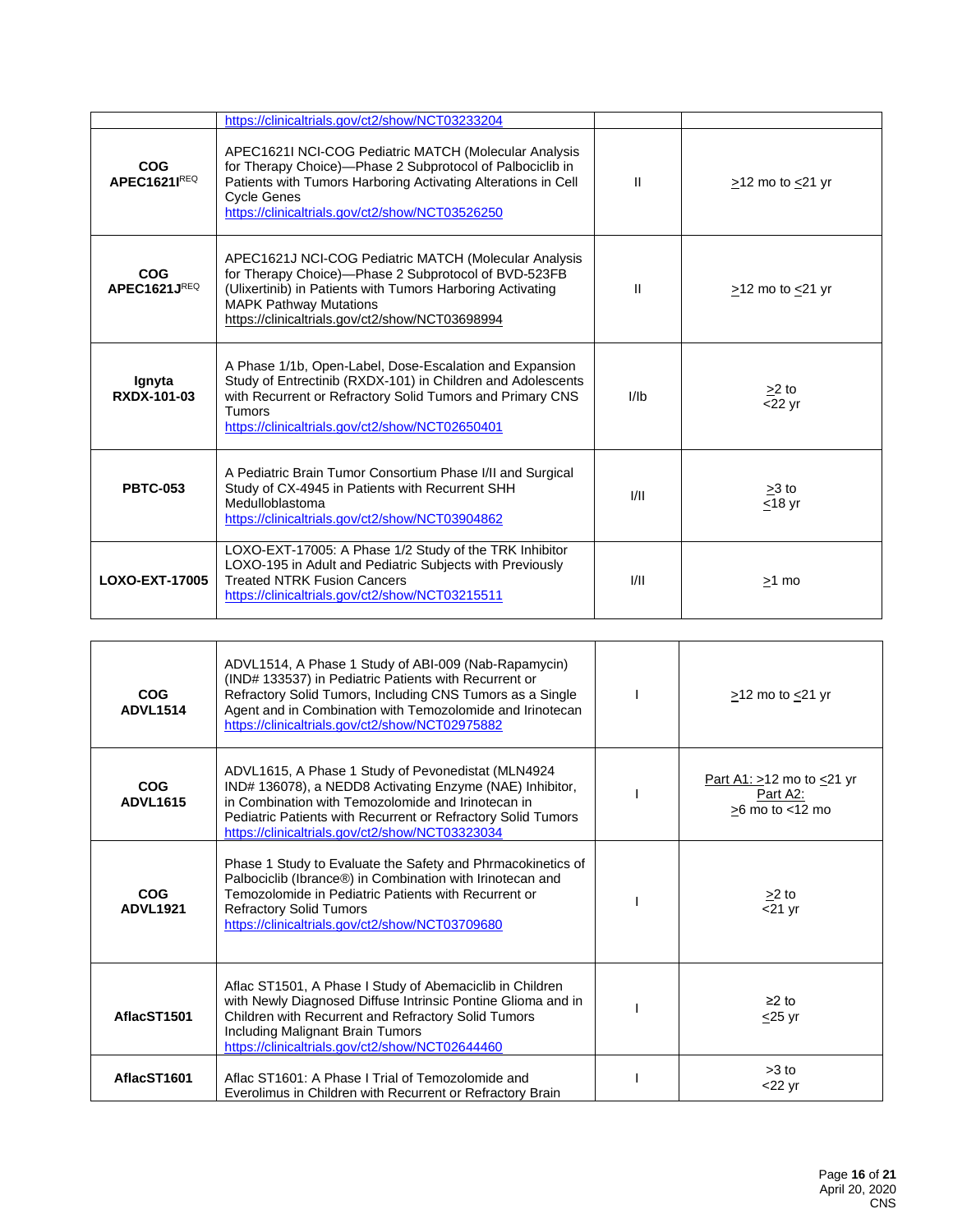|                 | Tumors                                                                                                                                                                                                                                                                                                                                                                |                                       |
|-----------------|-----------------------------------------------------------------------------------------------------------------------------------------------------------------------------------------------------------------------------------------------------------------------------------------------------------------------------------------------------------------------|---------------------------------------|
| <b>PBTC-045</b> | PBTC-045: A Safety and Preliminary Efficacy trial of MK-3475<br>(pembrolizumab; anti-PD-1) in Children with Recurrent,<br>Progressive or Refractory Diffuse Intrinsic Pontine Glioma<br>(DIPG), Non-brainstem High-grade Gliomas (NB-HGG),<br>Ependymoma, Medullo-blastoma and Hypermutated Brain<br><b>Tumors</b><br>https://clinicaltrials.gov/ct2/show/NCT02359565 | <u>&gt;</u> 1 to<br><u>&lt;</u> 18 yr |
| <b>PBTC-050</b> | PBTC-050: A Phase I and Surgical Study of Ribociclib and<br>Everolimus (RAD001) in Children with Recurrent or<br><b>Refractory Malignant Brain Tumors</b><br>https://clinicaltrials.gov/ct2/show/NCT03387020                                                                                                                                                          | $\geq$ 1 to<br>$<$ 21 $yr$            |
| <b>PBTC-051</b> | Phase I Study to Evaluate the Safety and Tolerability of the<br>CD40 Agonistic Monoclonal Antibody APX005M in Pediatric<br>Subjects with Recurrent/ Refractory Brain Tumors and Newly<br>Diagnosed Brain Stem Glioma<br>https://clinicaltrials.gov/ct2/show/NCT03389802                                                                                               | $\geq$ 1 to<br>$\overline{5}$ 21 yr   |

| Medulloblastoma supportive treatment and non-therapeutic protocols                                                       |                                                                                                                                                                              |                     |                       |
|--------------------------------------------------------------------------------------------------------------------------|------------------------------------------------------------------------------------------------------------------------------------------------------------------------------|---------------------|-----------------------|
| AflacPM1702                                                                                                              | Aflac Precision Medicine Program (APMP) Study                                                                                                                                | Non-<br>therapeutic | $30$ yr               |
| <b>COG</b><br>APEC14B1                                                                                                   | APEC14B1: The Project: Everychild Protocol:<br>A Registry, Eligibility Screening, Biology and Outcome<br>Study<br>https://clinicaltrials.gov/ct2/show/NCT02402244            | Non-<br>therapeutic | $<$ 25 yr             |
| APEC1621SC                                                                                                               | APEC1621SC: NCI-COG Pediatric MATCH (Molecular<br>Analysis for Therapy Choice) Screening Protocol<br>https://clinicaltrials.gov/ct2/show/NCT03155620                         | <b>NA</b>           | $>12$ mo to $<21$ yr  |
| <b>COG</b><br>ALTE03N1                                                                                                   | Key Adverse Events after Childhood Cancer (cardiac,<br>stroke, secondary malig)/closed to AVN patients as of 11-<br>26-08<br>https://clinicaltrials.gov/ct2/show/NCT00082745 | Non-<br>therapeutic | $\leq$ 21 yr<br>at dx |
| <b>COG</b><br>ALTE05N1                                                                                                   | Umbrella Long-Term Follow-Up Protocol<br>https://clinicaltrials.gov/ct2/show/NCT00736749                                                                                     | Non-<br>therapeutic | All ages              |
| <b>COG</b><br>ALTE07C1*                                                                                                  | Neuropsychological, Social, Emotional and Behavioral<br>Outcomes in Children with Cancer<br>*Must be enrolled on ACNS0331 or ACNS0332 or<br><b>ACNS1123</b>                  | Non-<br>therapeutic | $3$ to $<$ 22 yr      |
| <b>QOL Targeted Tx</b><br><b>Brain Tumors</b>                                                                            | Health-related Quality of Life Outcomes during Molecularly<br>Targeted Therapy for the Treatment of High Risk Pediatric<br><b>Brain Tumors</b>                               | Non-<br>therapeutic | $<$ 21 yr             |
| Other brain tumor treatment protocols (includes atypical teratoid/rhabdoid tumors, optic pathway, pilocytic astrocytoma) |                                                                                                                                                                              |                     |                       |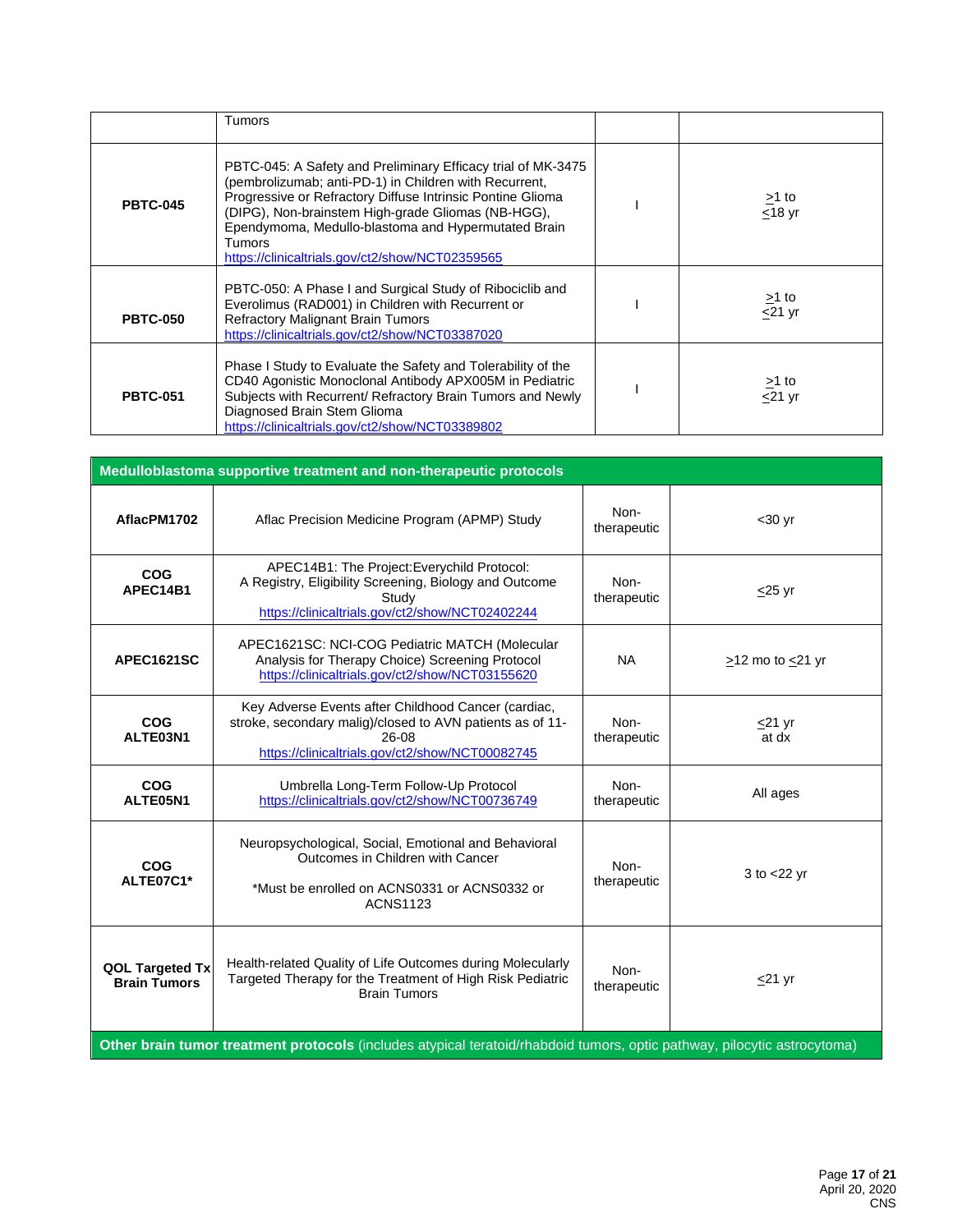| AflacST1502<br><b>CHOANOME II</b> | AflacST1502: A Phase II Study of Sirolimus in Combination<br>with Metronomic Chemo-therapy in Children with Recurrent<br>and/or Refractory Solid and CNS Tumors<br>https://clinicaltrials.gov/ct2/show/NCT02574728                                                             | $\mathbf{H}$ | >12 mo to $\leq$ 30 yr          |
|-----------------------------------|--------------------------------------------------------------------------------------------------------------------------------------------------------------------------------------------------------------------------------------------------------------------------------|--------------|---------------------------------|
| <b>SJATRT</b>                     | Phase 2 Study of Alisertib as a Single Agent in Recurrent or<br>Progressive Central Nervous System (CNS) Atypical<br>Teratoid Rhabdoid Tumors (AT/RT) and Extra-CNS<br>Malignant Rhabdoid Tumors (MRT) and in Combination<br>Therapy in Newly Diagnosed AT/RT (SJATRT)         | $\mathbf{I}$ | $<$ 22 yr                       |
| <b>COG</b><br><b>ADVL1823</b>     | ADVL1823, Larotrectinib (LOXO-101, NSC# 788607, IND#<br>141824) for Previously Untreated TRK Fusion Pediatric<br>Solid Tumors and TRK Fusion Relapsed Pediatric Acute<br>Leukemias<br>https://clinicaltrials.gov/ct2/show/NCT03834961                                          | Ш            | $\leq 30$ yr                    |
| <b>COG</b><br>APEC1621AREQ        | APEC1621A: NCI-COG Pediatric MATCH (Molecular<br>Analysis for Therapy Choice) - Phase 2 Subprotocol of<br>LOXO-101 (Larotrectinib) in Patients with Tumors Harboring<br><b>Actionable NTRK Fusions</b><br>https://clinicaltrials.gov/ct2/show/NCT03213704                      | Ш            | $\geq$ 12 mo to<br>$\leq$ 21 yr |
| <b>COG</b><br>APEC1621BREQ        | APEC1621B: NCI-COG Pediatric MATCH (Molecular<br>Analysis for Therapy Choice) - Phase 2 Subprotocol of JNJ-<br>42756493 (Erdafitinib) in Patients with Relapsed Pediatric<br>Solid Tumors Harboring FGFR1/2/3/4 Alterations<br>https://clinicaltrials.gov/ct2/show/NCT03210714 | Ш            | $\geq$ 12 mo to<br>$\leq$ 21 yr |
| <b>COG</b><br>APEC1621CREQ        | APEC1621C: NCI-COG Pediatric MATCH (Molecular<br>Analysis for Therapy Choice) - Phase 2 Subprotocol of<br>Tazemetostat in Patients with Tumors Harboring Alterations<br>in EZH2 or Members of the SWI/SNF Complex<br>https://clinicaltrials.gov/ct2/show/NCT03213665           | $\mathbf{I}$ | $\geq$ 12 mo to<br>$<$ 21 yr    |
| COG<br>APEC1621DREQ               | APEC1621D NCI-COG Pediatric MATCH (Molecular<br>Analysis for Therapy Choice) - Phase 2 Subprotocol of<br>LY3023414 in Patients with Solid Tumors<br>https://clinicaltrials.gov/ct2/show/NCT03213678                                                                            | Ш            | $\ge$ 12 mo to $\le$ 21 yr      |
| <b>COG</b><br>APEC1621EREQ        | APEC1621E NCI-COG Pediatric MATCH (Molecular<br>Analysis for Therapy Choice) - Phase 2 Subprotocol of<br>Selumetinib in Patients with Tumors Harboring Activating<br><b>MAPK Pathway Mutations</b><br>https://clinicaltrials.gov/ct2/show/NCT03213691                          | $\mathbf{H}$ | $\geq$ 12 mo to $\leq$ 21 yr    |
| <b>COG</b><br>APEC1621FREQ        | APEC1621F NCI-COG Pediatric MATCH (Molecular<br>Analysis for Therapy Choice) - Phase 2 Subprotocol of<br>Ensartinib in Patients with Tumors Harboring ALK or ROS1<br><b>Genomic Alterations</b><br>https://clinicaltrials.gov/ct2/show/NCT03213652                             | $\mathbf{H}$ | $\geq$ 12 mo to $\leq$ 21 yr    |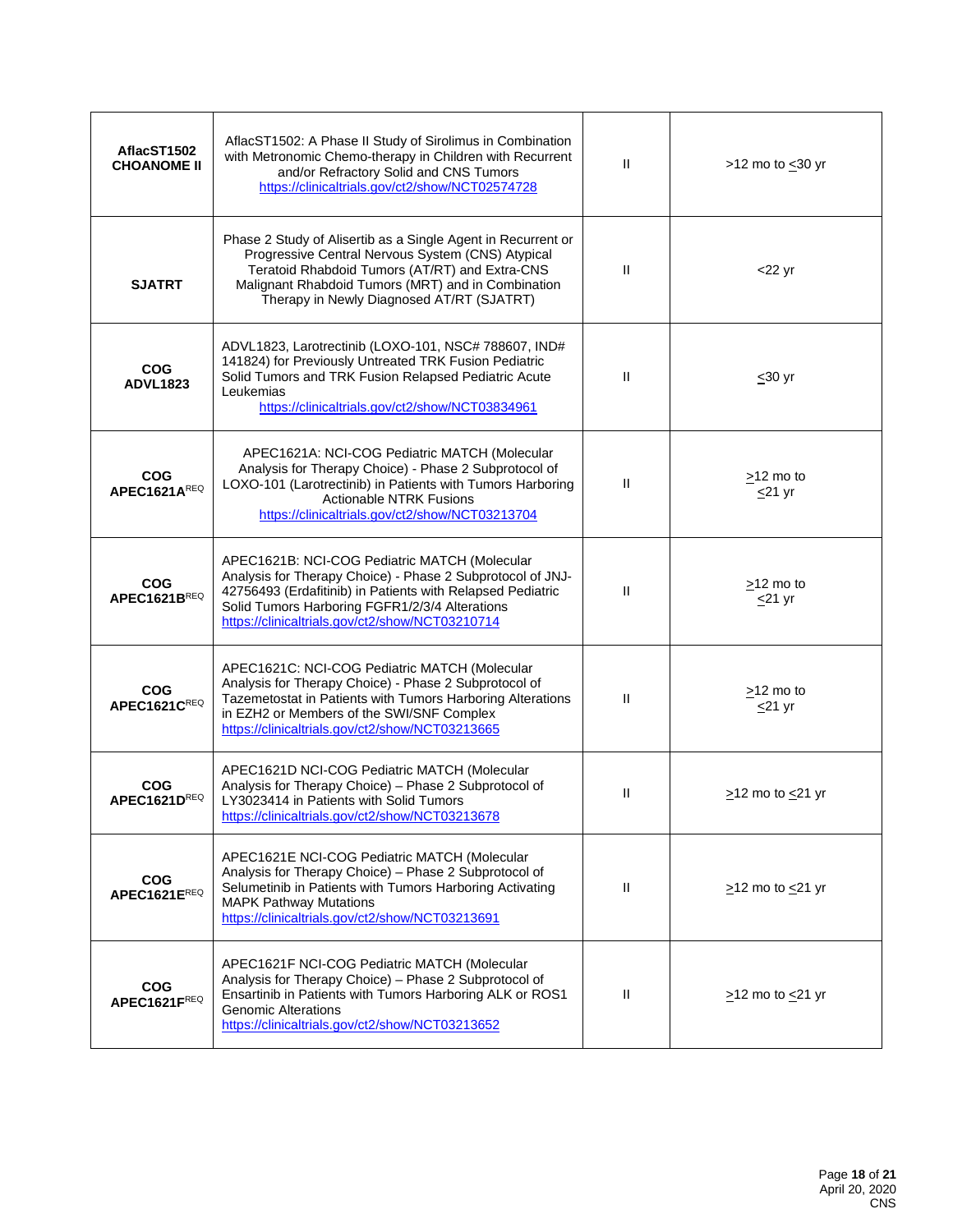| <b>COG</b><br>APEC1621GREQ        | APEC1621G NCI-COG Pediatric MATCH (Molecular<br>Analysis for Therapy Choice) - Phase 2 Subprotocol of<br>Vemurafenib in Patients with Tumors Harboring Actionable<br><b>BRAF V600 Mutations</b><br>https://clinicaltrials.gov/ct2/show/NCT03220035                                                                                                                     | $\mathbf{H}$ | $\geq$ 12 mo to $\leq$ 21 yr |
|-----------------------------------|------------------------------------------------------------------------------------------------------------------------------------------------------------------------------------------------------------------------------------------------------------------------------------------------------------------------------------------------------------------------|--------------|------------------------------|
| <b>COG</b><br>APEC1621HREQ        | APEC1621H NCI-COG Pediatric MATCH (Molecular<br>Analysis for Therapy Choice)-Phase 2 Subprotocol of<br>Olaparib in Patients with Tumors Harboring Defects in DNA<br>Damage Repair Genes<br>https://clinicaltrials.gov/ct2/show/NCT03233204                                                                                                                             | $\mathbf{H}$ | $\geq$ 12 mo to $\leq$ 21 yr |
| <b>COG</b><br><b>APEC1621IREQ</b> | APEC1621I NCI-COG Pediatric MATCH (Molecular<br>Analysis for Therapy Choice)-Phase 2 Subprotocol of<br>Palbociclib in Patients with Tumors Harboring Activating<br>Alterations in Cell Cycle Genes<br>https://clinicaltrials.gov/ct2/show/NCT03526250                                                                                                                  | $\mathbf{H}$ | $\geq$ 12 mo to $\leq$ 21 yr |
| <b>COG</b><br>APEC1621JREQ        | APEC1621J NCI-COG Pediatric MATCH (Molecular<br>Analysis for Therapy Choice)-Phase 2 Subprotocol of<br>BVD-523FB (Ulixertinib) in Patients with Tumors Harboring<br><b>Activating MAPK Pathway Mutations</b><br>https://clinicaltrials.gov/ct2/show/NCT03698994                                                                                                        | Ш            | $\geq$ 12 mo to $\leq$ 21 yr |
| Ignyta<br><b>RXDX-101-03</b>      | A Phase 1/1b, Open-Label, Dose-Escalation and Expansion<br>Study of Entrectinib (RXDX-101) in Children and<br>Adolescents with Recurrent or Refractory Solid Tumors and<br><b>Primary CNS Tumors</b><br>https://clinicaltrials.gov/ct2/show/NCT02650401                                                                                                                | I/Ib         | $>2$ to<br>$<$ 22 yr         |
| LOXO-EXT-17005                    | LOXO-EXT-17005: A Phase 1/2 Study of the TRK Inhibitor<br>LOXO-195 in Adult and Pediatric Subjects with Previously<br><b>Treated NTRK Fusion Cancers</b><br>https://clinicaltrials.gov/ct2/show/NCT03215511                                                                                                                                                            | VII          | $\geq$ 1 mo                  |
| AflacST1501                       | Aflac ST1501, A Phase I Study of Abemaciclib in Children<br>with Newly Diagnosed Diffuse Intrinsic Pontine Glioma and<br>in Children with Recurrent and Refractory Solid Tumors<br>Including Malignant Brain Tumors<br>https://clinicaltrials.gov/ct2/show/NCT02644460                                                                                                 |              | $\geq$ 2 to<br>$\leq$ 25 yr  |
| AflacST1601                       | Aflac ST1601: A Phase I Trial of Temozolomide and<br>Everolimus in Children with Recurrent or Refractory Brain<br><b>Tumors</b>                                                                                                                                                                                                                                        |              | $>3$ to<br>$<$ 22 yr         |
| <b>PBTC-045</b>                   | PBTC-045: A Safety and Preliminary Efficacy trial of MK-<br>3475 (pembrolizumab; anti-PD-1) in Children with<br>Recurrent, Progressive or Refractory Diffuse Intrinsic<br>Pontine Glioma (DIPG), Non-brainstem High-grade Gliomas<br>(NB-HGG), Ependymoma, Medullo-blastoma and<br><b>Hypermutated Brain Tumors</b><br>https://clinicaltrials.gov/ct2/show/NCT02359565 | H            | $\geq$ 1 to<br>$\leq$ 18 yr  |
| <b>PBTC-050</b>                   | PBTC-050: A Phase I and Surgical Study of Ribociclib and<br>Everolimus (RAD001) in Children with Recurrent or<br><b>Refractory Malignant Brain Tumors</b><br>https://clinicaltrials.gov/ct2/show/NCT03387020                                                                                                                                                           |              | $\geq$ 1 to<br>$\leq$ 21 yr  |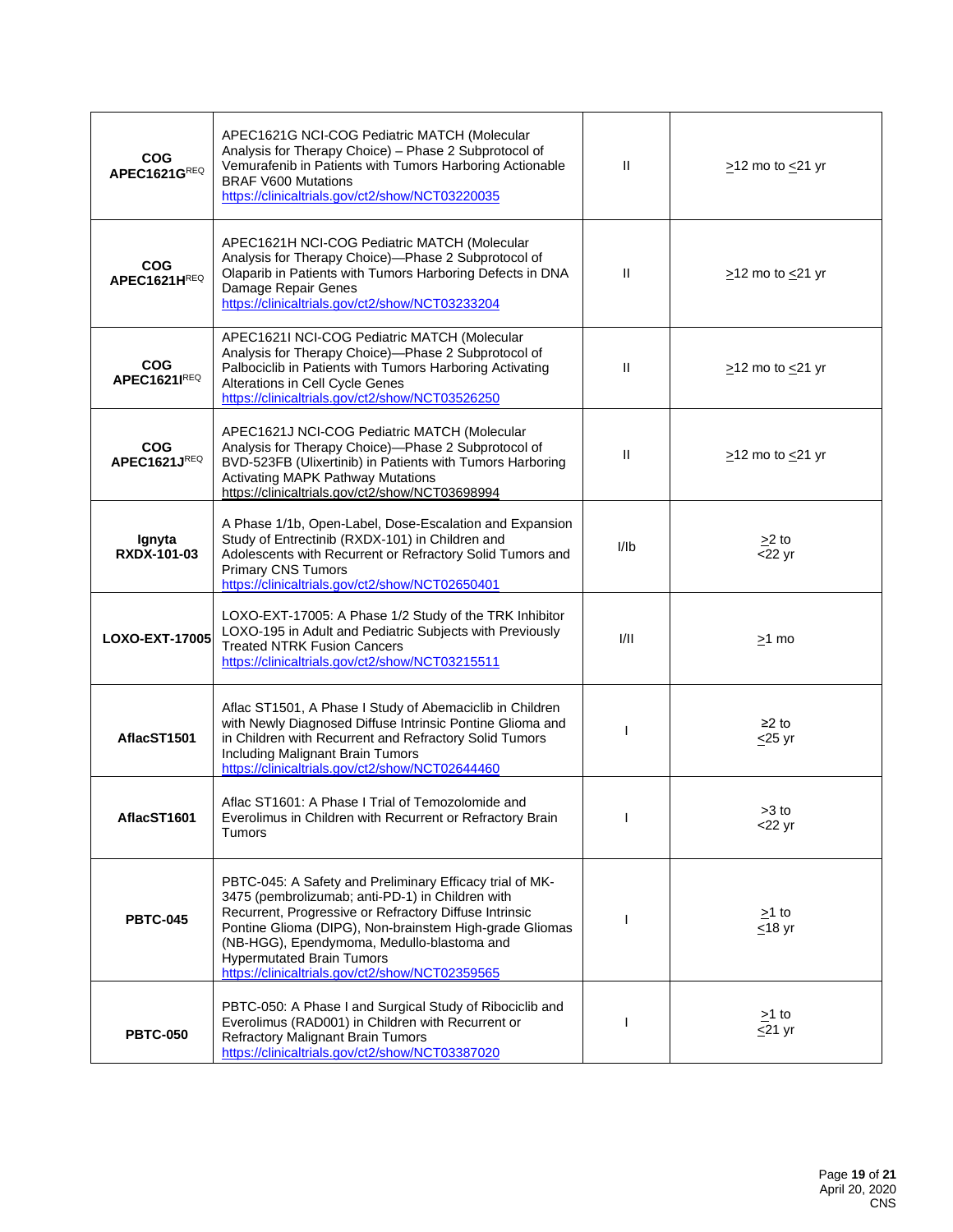| <b>COG</b><br><b>ADVL1615</b> | ADVL1615, A Phase 1 Study of Pevonedistat (MLN4924)<br>IND# 136078), a NEDD8 Activating Enzyme (NAE) Inhibitor,<br>in Combination with Temozolomide and Irinotecan in<br>Pediatric Patients with Recurrent or Refractory Solid<br><b>Tumors</b><br>https://clinicaltrials.gov/ct2/show/NCT03323034 | Part A1: $>12$ mo to $<21$ yr<br>Part A2:<br>$>6$ mo to $<$ 12 mo |
|-------------------------------|----------------------------------------------------------------------------------------------------------------------------------------------------------------------------------------------------------------------------------------------------------------------------------------------------|-------------------------------------------------------------------|
| <b>COG</b><br><b>ADVL1921</b> | Phase 1 Study to Evaluate the Safety and Phrmacokinetics<br>of Palbociclib (Ibrance®) in Combination with Irinotecan and<br>Temozolomide in Pediatric Patients with Recurrent or<br><b>Refractory Solid Tumors</b><br>https://clinicaltrials.gov/ct2/show/NCT03709680                              | $\geq$ 2 to<br>$\overline{5}$ 21 yr                               |
| <b>EZH-102</b>                | A Phase I Study of the EZH2 Inhibitor Tazemetostat in<br>Pediatric Subjects with Relapsed or Refractory INI1-<br>Negative Tumors or Synovial Sarcoma                                                                                                                                               | $\geq 6$ mo to<br>$<$ 21 yr                                       |
| <b>PBTC-051</b>               | Phase I Study to Evaluate the Safety and Tolerability of the<br>CD40 Agonistic Monoclonal Antibody APX005M in Pediatric<br>Subjects with Recurrent/ Refractory Brain Tumors and<br>Newly Diagnosed Brain Stem Glioma<br>https://clinicaltrials.gov/ct2/show/NCT03389802                            | $>1$ to<br>$\leq$ 21 yr                                           |

| Other brain tumor supportive treatment and non-therapeutic protocols |                                                                                                                                                                          |                     |                      |  |
|----------------------------------------------------------------------|--------------------------------------------------------------------------------------------------------------------------------------------------------------------------|---------------------|----------------------|--|
| AflacPM1702                                                          | Aflac Precision Medicine Program (APMP) Study                                                                                                                            | Non-<br>therapeutic | $30$ yr              |  |
| COG<br>APEC14B1                                                      | APEC14B1: The Project: Everychild Protocol:<br>A Registry, Eligibility Screening, Biology and Outcome Study<br>https://clinicaltrials.gov/ct2/show/NCT02402244           | Non-<br>therapeutic | $<$ 25 yr            |  |
| <b>APEC1621SC</b>                                                    | APEC1621SC: NCI-COG Pediatric MATCH (Molecular<br>Analysis for Therapy Choice) Screening Protocol<br>https://clinicaltrials.gov/ct2/show/NCT03155620                     | <b>NA</b>           | $>12$ mo to $<21$ yr |  |
| COG<br>ALTE03N1                                                      | Key Adverse Events after Childhood Cancer (cardiac, stroke,<br>secondary malig)/closed to AVN patients as of 11-26-08<br>https://clinicaltrials.gov/ct2/show/NCT00082745 | Non-<br>therapeutic | $<$ 21 yr<br>at dx   |  |
| COG<br>ALTE05N1                                                      | Umbrella Long-Term Follow-Up Protocol<br>https://clinicaltrials.gov/ct2/show/NCT00736749                                                                                 | Non-<br>therapeutic | All ages             |  |
| <b>QOL Targeted</b><br><b>Tx Brain</b><br><b>Tumors</b>              | Health-related Quality of Life Outcomes during Molecularly<br>Targeted Therapy for the Treatment of High Risk Pediatric<br><b>Brain Tumors</b>                           | Non-<br>therapeutic | $<$ 21 yr            |  |